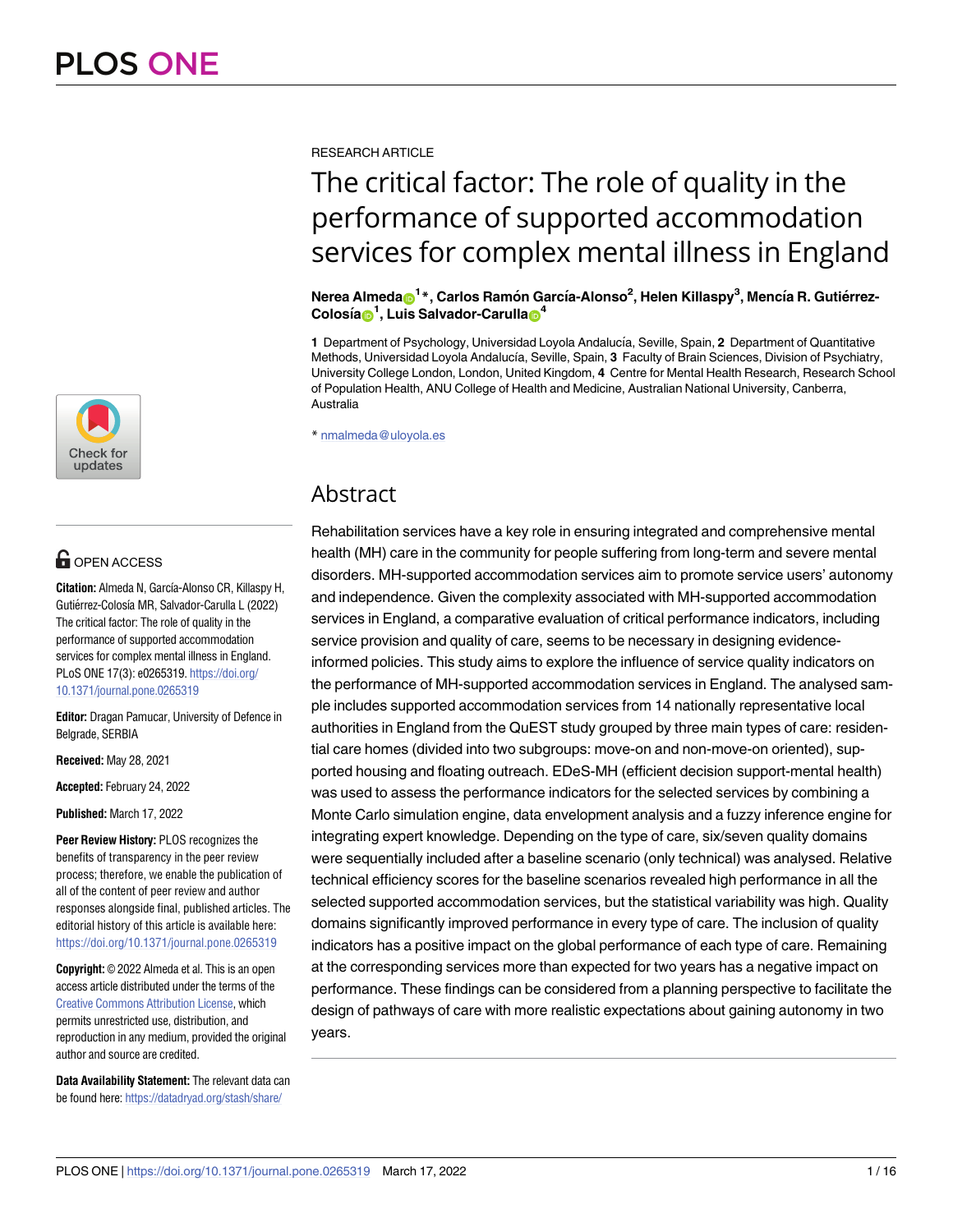#### <span id="page-1-0"></span>[1eXNj4HhRp0ztCLfgzkwO53k7Rh8q0MvVeZh\\_](https://datadryad.org/stash/share/1eXNj4HhRp0ztCLfgzkwO53k7Rh8q0MvVeZh_A14-xs) [A14-xs](https://datadryad.org/stash/share/1eXNj4HhRp0ztCLfgzkwO53k7Rh8q0MvVeZh_A14-xs).

**Funding:** This study was funded by Junta de Andalucía Fondos FEDER (Unión Europea) (grant number: PY18-RE-0022; author who received the award: CGA) [https://www.juntadeandalucia.es/](https://www.juntadeandalucia.es/economiaconocimientoempresasyuniversidad/fondoseuropeosenandalucia/feder) [economiaconocimientoempresasyuniversidad/](https://www.juntadeandalucia.es/economiaconocimientoempresasyuniversidad/fondoseuropeosenandalucia/feder) [fondoseuropeosenandalucia/feder](https://www.juntadeandalucia.es/economiaconocimientoempresasyuniversidad/fondoseuropeosenandalucia/feder). In addition, Instituto de Salud Carlos III funded this research study (grant number: PI18/01521; author who received the award: CGA) [https://www.isciii.es/](https://www.isciii.es/Paginas/Inicio.aspx) [Paginas/Inicio.aspx](https://www.isciii.es/Paginas/Inicio.aspx). Finally, the Bupa Health Foundation – Australia also supported this study; author who received the award: LSC) [https://www.](https://www.bupa.com.au/about-us/bupa-health-foundation) [bupa.com.au/about-us/bupa-health-foundation](https://www.bupa.com.au/about-us/bupa-health-foundation). There was no additional external funding received for this study. The funders had no role in study design, data collection and analysis, decision to publish, or preparation of the manuscript.

**Competing interests:** The authors have declared that no competing interests exist.

# **Introduction**

The Hospital Plan of 1962 in England established its position as a pioneer in the transition of psychiatric services from largely hospital-based settings to community-based mental health (MH) care [[1\]](#page-13-0). Supported accommodation services are a key component of the 'theoretical whole system care pathway' that provides support in the community for people with more complex MH needs [\[2](#page-13-0)]. Ideally, these should be organized into a 'care pathway' with the expectation that people graduate from higher to lower levels of support over time. The QuEST (Quality and Effectiveness of Supported Tenancies for People with Mental Health Problems) study analysed supported accommodation services across England in 2014. This study identified three main types of services, residential care homes, supported housing and floating outreach, and investigated their quality and effectiveness. Residential care homes cater to those with the highest needs and include communal facilities staffed 24 hours that provide meals, medication supervision, cleaning, etc., where placements are not time-limited. Supported housing services provide shared or individual, self-contained, time-limited tenancies with staff based on-site up to 24 hours a day to help residents gain skills to move on to less supported accommodations. Finally, floating outreach services provide visiting support consisting of a few hours per week to people living in permanent, self-contained, individual tenancies with the aim of reducing support over time to zero. Users of residential care and supported housing are more likely to have a diagnosis of schizophrenia or other psychosis, whereas users of floating outreach are more likely to have a diagnosis of a common mental disorder, but the level of needs of people using supported housing and floating outreach is similar [[3](#page-13-0),[4](#page-13-0)]. This study found that the quality of care was higher in MH-supported housing than in residential care or floating outreach services using multivariate statistical techniques. To increase its applicability and transferability, this analysis should be completed with standard information on service availability and modelling based on system dynamics and complexity [[5\]](#page-13-0).

The standard performance assessment of any kind of comparable service includes studying their input consumption and output production (directly related to the inputs consumed). These inputs/outputs are mainly technical, and in the end, the best service performance is always related to the most appropriate balance between the available inputs and the produced outputs. Researchers and decision-makers can seek to reduce (minimize) the amount of inputs for a given amount of outputs (input orientation) or vice versa to increase (maximize) the output production for a specific amount of inputs (output orientation).

The incorporation of quality variables in performance assessments (represented by six/ seven quality domains in this study) is always complicated because these variables are subjective (perceived quality from users, managers, etc.). To our knowledge, this study is the first to include quality domains estimated by the managers of the selected MH services in a performance analysis [\[6](#page-14-0)]. Independent of the technical performance of the services (the baseline scenario analysed without quality domains), the main research objective is to assess the impact on service performance when quality domains are incorporated into the analysis. Considering that MH service managers have a specific amount of inputs and always try to obtain the corresponding best results, a neutral/positive relationship between managerial processes (input and output management) and their quality perceptions of performance is expected.

Relative technical efficiency (RTE) is a decision support measure that can be used to guide health informed evidence-based policy-making, mainly to improve resource allocation [\[7,8\]](#page-14-0). RTE assesses the relationship among the amount of inputs consumed and outputs produced by a set of comparable decision-making units [\[9](#page-14-0)]. RTE can be regarded as a synthetic metaindicator that facilitates monitoring the evolution of a system and the dynamic relationships or connections across different performance indicators  $[10,11]$  $[10,11]$ . It has been used to identify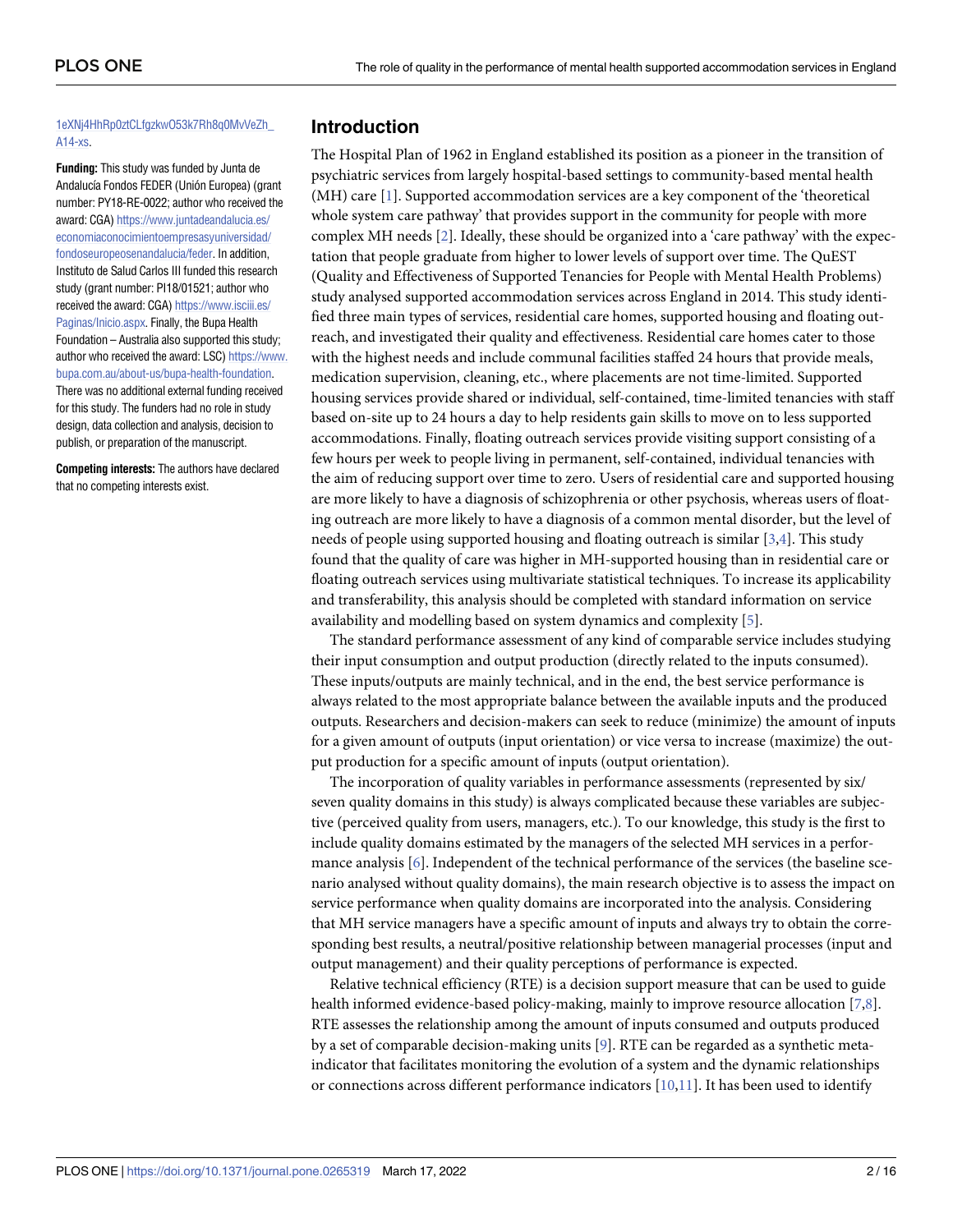<span id="page-2-0"></span>tailor-made improvement strategies for health care ecosystems such as the provision and resourcing of addiction treatment clinics [[12,13\]](#page-14-0), residential MH facilities [[14](#page-14-0)], homes for people with mental disability [[15](#page-14-0)], clinics for children and youth [\[16\]](#page-14-0) and community-based youth services [[17](#page-14-0)]. The RTEs of primary care and MH ecosystems have been systematically assessed in Basque County (Spain) [[5](#page-13-0),[18–20\]](#page-14-0). Data envelopment analysis (DEA) has been widely used to assess the RTE of health services  $[6,18,21]$  $[6,18,21]$  $[6,18,21]$  $[6,18,21]$ . This group of nonparametric techniques is very robust and flexible because they do not need any preliminary assumption on the variable statistical structure, implying that variables (inputs/outputs) from different origins and types (e.g., the number of beds, technical input, the quality of care, manager perception) can be analysed at the same time. Quality variables have been included in DEA to assess the RTE of systems operating in different socioeconomic contexts (e.g., hospital care, schools or the banking industry) [\[22–25](#page-14-0)].

DEA can be included in a Monte Carlo simulation engine to include uncertainty and randomness in data values (all of which are considered statistical distributions) and design more realistic models [[5](#page-13-0)]. As DEA is an operational model, it is completely blind. Variable values must be interpreted according to existing expert knowledge (usually a theoretical paradigm). A fuzzy inference engine allows us to operationalize the formalization of the balanced care model following the Expert-based Collaborative Analysis—EbCA methodology [\[5\]](#page-13-0). This engine interprets variable values before RTE was calculated.

This study aims to assess the impact of quality indicators (managerial perspective) on the performance (RTE) of selected MH-supported accommodation services in the English pathway of care. This objective includes the formalization of specific quality domains into variables (rates), their integration in RTE assessment, and a comparative impact analysis of quality variables on ecosystem performance to support decision-making and investment by providing relevant information for service managers to inform practice and service planning. Accordingly, this paper first presents a description of the ecosystem under study (a representative sample of supported accommodation services in England). Then, the selected variables are described and grouped into scenarios to highlight different perspectives of the ecosystem situation. Finally, the methodology used to assess ecosystem performance (including quality domains) is briefly described.

## **Methods**

#### **Setting**

Data for supported accommodation services from 14 nationally representative local authorities in England were collected for the QuEST study [[4\]](#page-13-0). Face-to-face interviews were conducted with service managers, key staff, and service users to assess the quality and characteristics of the services and those using them. The Quality Indicator for Rehabilitative Care–Supported Accommodation (QuIRC-SA) was completed with service managers. This standardized tool assesses service quality in seven domains: living environment, therapeutic environment, treatments and interventions, self-management and autonomy, social interface, human rights and recovery-based practice [[26](#page-15-0)]. Data on the service's annual budget, weekly cost per user and service resources were also provided by the service managers to complement standard service costs for estimation of the cost-effectiveness of services [[4\]](#page-13-0). The dataset is available at the Dryad digital repository [\(https://doi.org/10.5061/dryad.j0zpc86dz](https://doi.org/10.5061/dryad.j0zpc86dz)).

### **Scenarios (variable grouping)**

Measurement units, usually expressed as rates, for each variable were discussed by an expert group comprising senior clinicians, policy-makers, providers, and researchers with expertise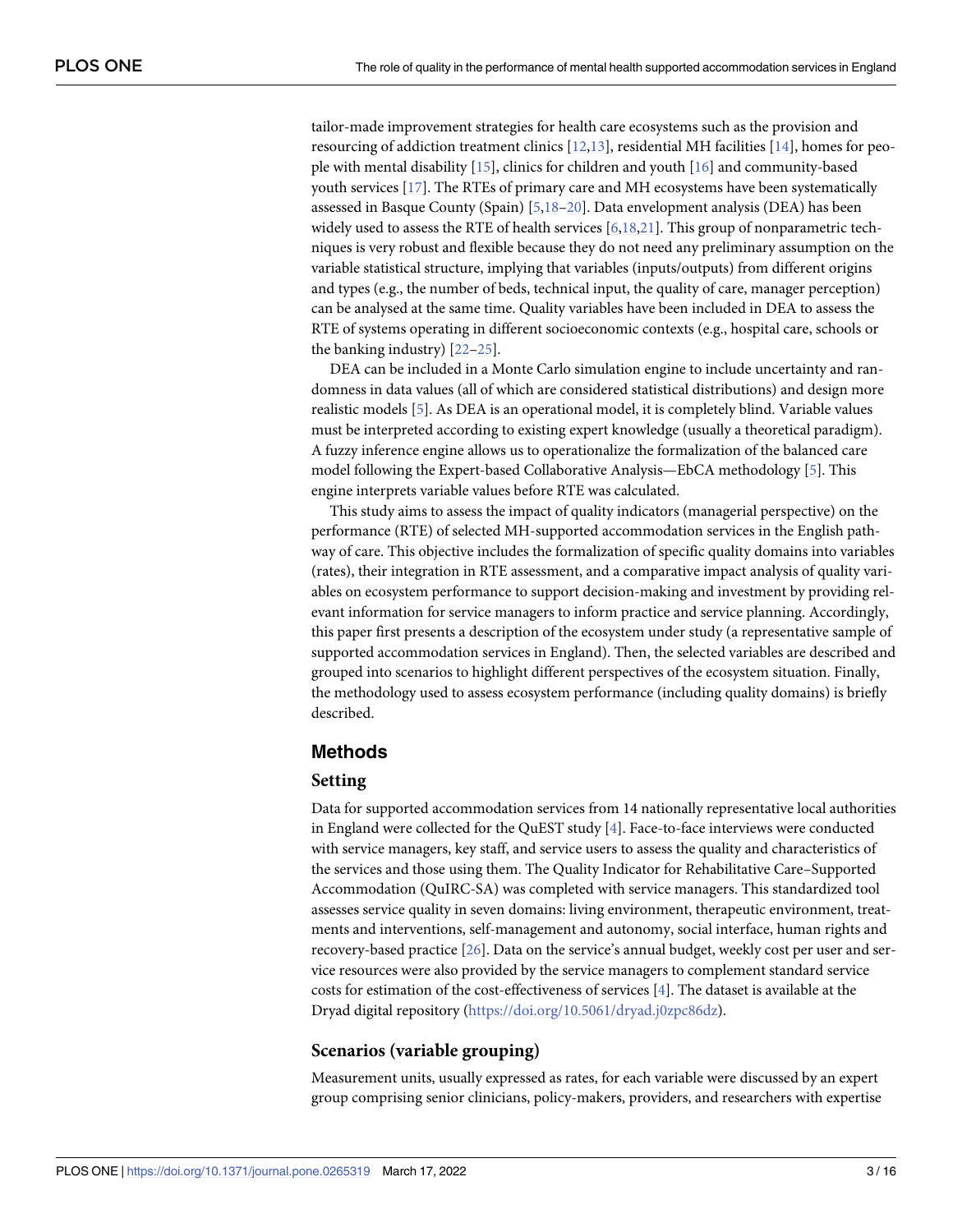<span id="page-3-0"></span>in MH-supported accommodation. Specifically, the experts who were involved included a rehabilitation psychiatrist who works with people living in MH-supported accommodations and is an international leader in this field, a psychiatrist with national-level expertise in policy pertaining to people with severe MH problems, two national leaders in MH-supported accommodation service provision and policy and three researchers who collected data from 87 supported accommodation services across England during the QuEST study. According to the background on evaluating the performance of MH-supported accommodation services [\[26–](#page-15-0) [28\]](#page-15-0), the relevant inputs were service budget ( $\pounds$  per place), places (number), and full-time equivalent staff (professionals per service user), and the relevant outputs were the average length of stay (years), occupied beds (%), the number of service users who moved to more independent accommodations (users per place), and the seven QuIRC-SA quality of care variables considering the service size (*value of the domain*×*available places*/100). By using the last mathematical transformation, original quality indicators considered the size of the service (an indicator value of 90 does not have the same meaning for a service with 10 places/beds and a service with 100 places/beds). All the considered transformations of original data render the selected services comparable by eliminating the potential "size" effect on performance assessments.

Eight different scenarios, or input/output variable combinations, were designed to assess the RTE of residential care and supported housing services (Table 1). For floating outreach services, only seven scenarios were identified because this type of care does not include the "living environment" QuIRC-SA service quality domain. Scenario 1 can be considered the "reference" scenario because it does not include any quality domains.

#### **Decision support system**

An adaptation of the hybrid Decision Support System (DSS) EDeS-MH (Efficient Decision Support-Mental Health) was used [[19](#page-14-0)] to assess the performance of the services. This computer-based tool included a Monte Carlo simulation engine, DEA and a fuzzy inference engine.

| MH supported accommodation<br>services             | <b>Scenarios</b>         | <b>Variables</b>                                                                                                                                                                                                                                                        |
|----------------------------------------------------|--------------------------|-------------------------------------------------------------------------------------------------------------------------------------------------------------------------------------------------------------------------------------------------------------------------|
| Residential care and supported<br>housing services | Scenario 1<br>(Baseline) | Inputs: N° of available beds or places, N° of available staff per service user, Annual budget per bed/place.<br>Outputs: Years of stay in each service, Occupied beds/places (%), N° of service users who moved to a more<br>independent accommodation per bed/place    |
|                                                    | Scenario 2               | Baseline variables + QuIRC-SA living environment domain score                                                                                                                                                                                                           |
|                                                    | Scenario 3               | Baseline variables + QuIRC-SA therapeutic environment domain score                                                                                                                                                                                                      |
|                                                    | Scenario 4               | Baseline variables + QuIRC-SA self-management and autonomy domain score                                                                                                                                                                                                 |
|                                                    | Scenario 5               | Baseline variables + QuIRC-SA social interface domain score                                                                                                                                                                                                             |
|                                                    | Scenario 6               | Baseline variables + QuIRC-SA human rights domain score                                                                                                                                                                                                                 |
|                                                    | Scenario 7               | Baseline variables + QuIRC-SA treatments and interventions domain score                                                                                                                                                                                                 |
|                                                    | Scenario 8               | Baseline variables + QuIRC-SA recovery-based practice domain score                                                                                                                                                                                                      |
| Floating outreach services                         | Scenario 1<br>(Baseline) | Inputs: N° of available places, N° of available staff per service user, Annual budget per place.<br>Outputs: Years of stay in each service, Occupied places (%), N° of service users who have moved from the<br>service to another with greater independence per place. |
|                                                    | Scenario 2               | Baseline variables + therapeutic environment domain score                                                                                                                                                                                                               |
|                                                    | Scenario 3               | Baseline variables + self-management and autonomy domain score                                                                                                                                                                                                          |
|                                                    | Scenario 4               | Baseline variables + social interface domain score                                                                                                                                                                                                                      |
|                                                    | Scenario 5               | Baseline variables + human rights domain score                                                                                                                                                                                                                          |
|                                                    | Scenario 6               | Baseline variables + treatments and interventions domain score                                                                                                                                                                                                          |
|                                                    | Scenario 7               | Baseline variables + recovery-based practice domain score                                                                                                                                                                                                               |

Table 1. Descriptions of the scenarios for the RTE assessment of MH residential care, supported housing and floating outreach services.

<https://doi.org/10.1371/journal.pone.0265319.t001>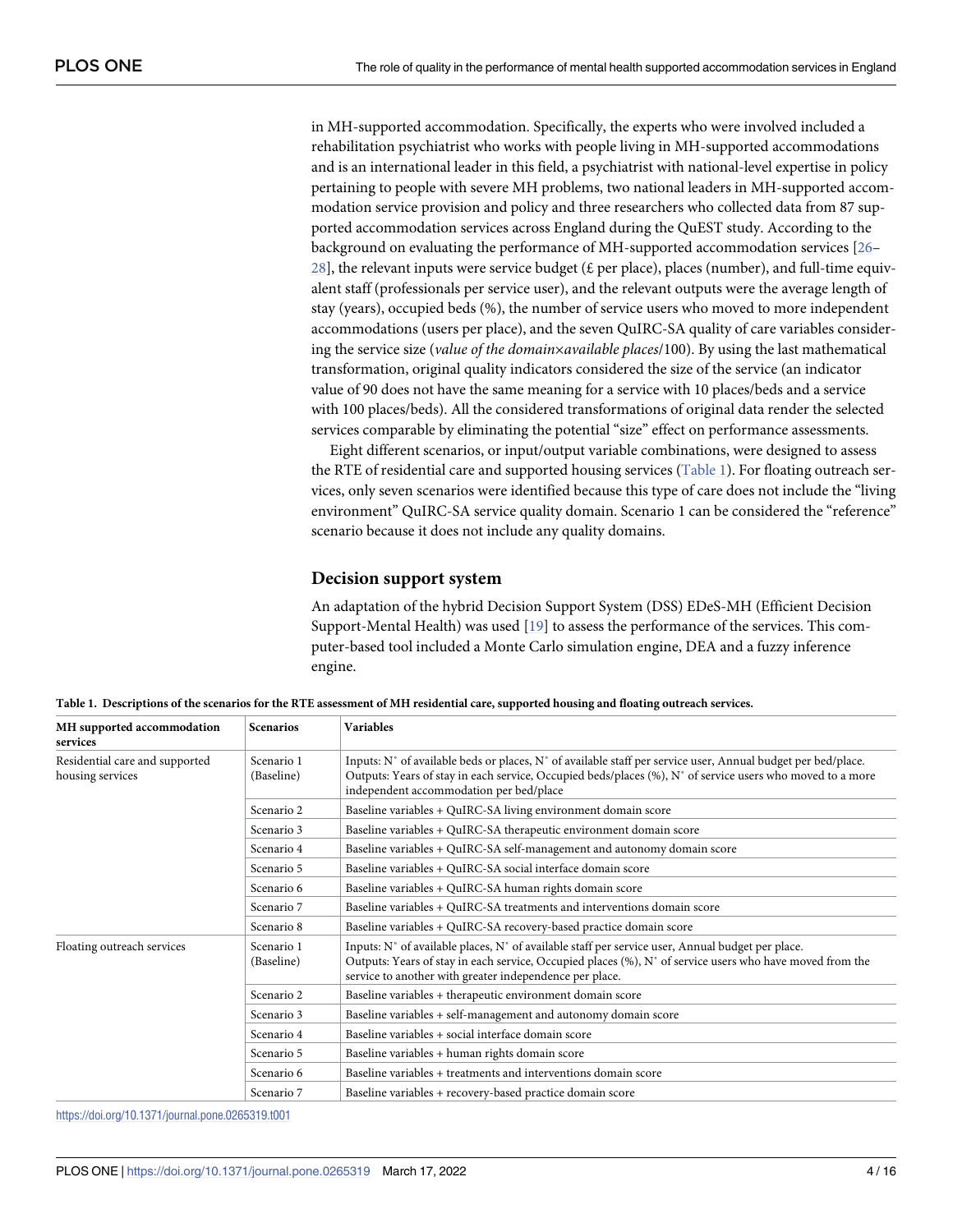<span id="page-4-0"></span>The simulation engine was developed to address the uncertainty (data imprecision and vagueness) and randomness (unexpected facts) of real environments and to artificially multiply the number of observations [\[29\]](#page-15-0). The inner uncertainty of any ecosystem can be overcome by transforming original data values into statistical distributions (from standard datasets to statistical distribution bases). In each simulation, the Monte Carlo simulation engine analyses a new dataset selected at random. The statistical analysis of the final results (the process is stopped when the statistical error is lower than 2.5% for the mean) includes a sensitivity analysis of the ecosystem under study. The results (RTE scores) for each DMU and scenario are statistical distributions that can be studied in a more (basic statistics) or less (stability and entropy) standard manner [\[19,21](#page-14-0)]. The characteristics of these statistical distributions represent the potential reaction of the DMU to data changes.

DEA [\[9](#page-14-0)] was selected to evaluate the RTE of MH-supported accommodation services. This nonparametric technique has been widely used to assess health service performance [[30](#page-15-0)] and, to a lesser extent, to evaluate MH services [\[6\]](#page-14-0). The standard DEA model is a linear programming one which structure is:

$$
Min\theta - \varepsilon \left( \sum_{h=1}^{i} S_{h}^{-} + \sum_{r=1}^{j} S_{r}^{+} \right)
$$
  
s.t.  

$$
\sum_{m=1}^{d} x_{hm} \lambda_{m} + S_{h}^{-} = \theta x_{ho}; h = 1, 2, ..., i
$$
  

$$
\sum_{m=1}^{d} y_{rm} \lambda_{m} - S_{r}^{+} = y_{ro}; r = 1, 2, ..., j
$$
  

$$
\sum_{m=1}^{d} \lambda_{m} = 1
$$
  

$$
\lambda_{m} \ge 0; m = 1, 2, ..., d
$$

where *d* is the number of DMU, *i* the number of inputs and *j* the number of outputs. The DMU *m* consumes  $x_{hm}$  of input *h* and produces  $y_{rm}$  of output *r*.  $\theta$  is the efficiency score and  $S_h$ and  $S_r^+$  are the slacks  $[21]$ .

In this research, the variable returns to scale DEA [[31](#page-15-0)] was selected because when studying MH services, real output variations cannot be considered proportional to the corresponding input modifications [[32](#page-15-0)], and constant returns to scale would involve a constant variation that cannot be considered realistic. The input-oriented DEA model was applied to assess whether service input consumption can be reduced while assuming a constant output level  $[9]$ , which is especially relevant for decision-makers who must allocate finite resources to meet population needs. Output maximization (output-oriented DEA) is especially difficult and sometimes not recommendable (for example, when the system artificially tries to maximize the number of users who are moved to a service with greater independence, this can be mathematically correct but from a health care perspective it has no sense at all) when supported accommodation services are assessed. Finally, no weight control of the variables was considered. When the data envelopment analysis (DEA) did not include weight control of the inputs/outputs, a two-step process was followed to verify the impact of quality variable needs. First, RTE must be assessed without them, which yields 'operational results' (baseline). Second, quality variables must then be included as outputs to investigate the influence of quality on performance. Finally, when the number of observations is low (here, the number of move-on residential services is especially low), DEA cannot be sufficiently discriminative (in the end, the methodology tends to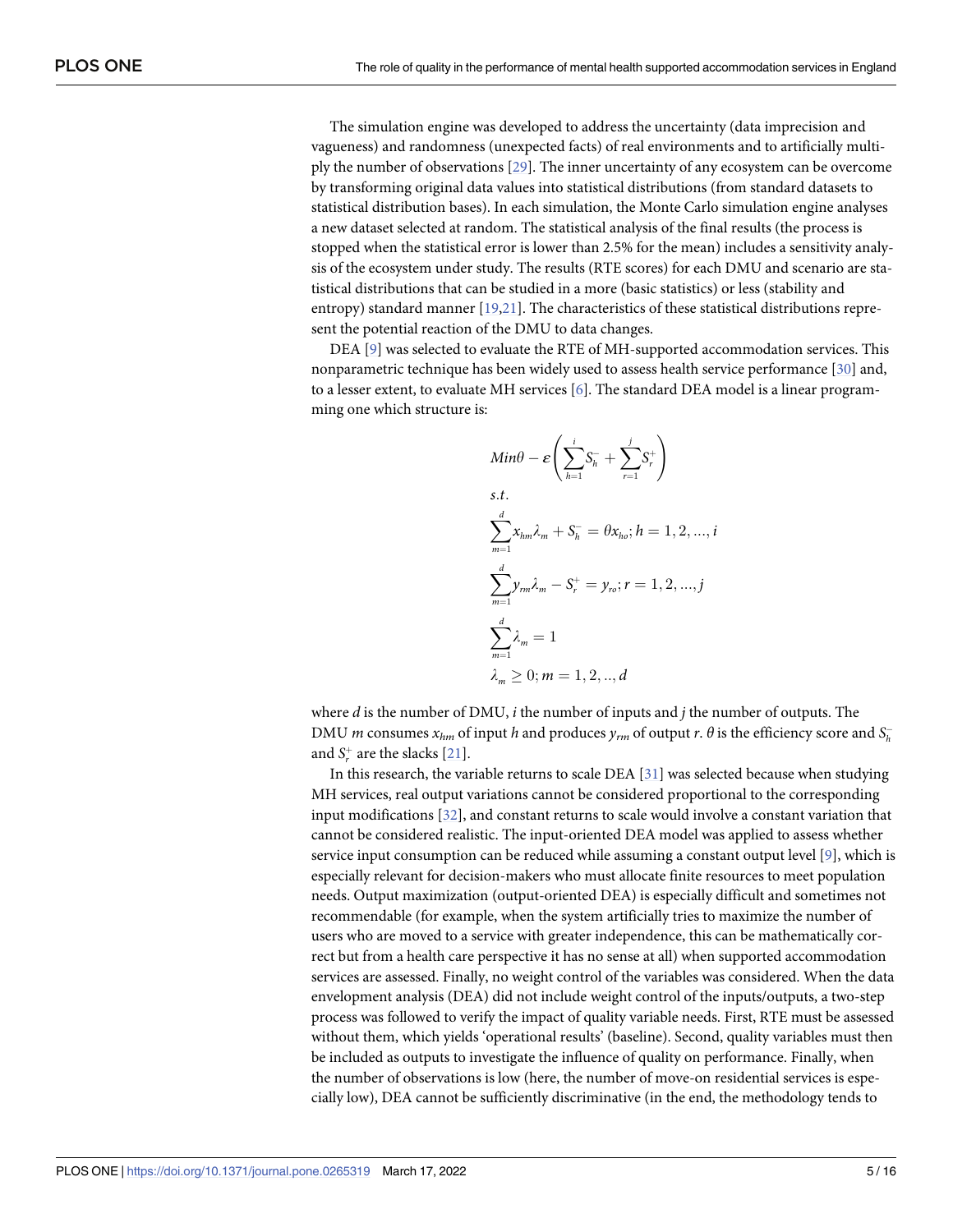<span id="page-5-0"></span>show that all DMUs are efficient). However, as explained before, the uncertainty analysis (Monte Carlo simulation engine) multiplies the number of observations by the number of selected simulations, which overcomes this DEA drawback.

Prior to RTE assessment, variable (inputs and outputs) data values must be interpreted according to a preselected paradigm; otherwise, performance results can be biased. The fuzzy inference engine carries out this process automatically by including an expert-based rule base (IF ... THEN ...) according to the Balanced Care Model developed by Thornicroft and Tansella [[33](#page-15-0)] and the pathway of care of MH-supported accommodation services [\[34\]](#page-15-0). This paradigm was used to define the range of adequacy for each variable. For example, the variable values for the service budget ( $\pounds$  per place)—input—in floating outreach services were considered adequate between the range [5000, 6000]. In this range, a greater value corresponds to better competence (it is mathematically transformed to be interpreted by the analytical procedure). Outside this range, the variable value is penalized by multiplying it by a parameter (in this specific case, by 2) because it is considered less adequate than when inside the range. The specific references for data value interpretation have been defined by a panel of experts according to the paradigm selected and their expertise. This process followed the EbCA model [[5](#page-13-0)], where an iterative sequence of expert-based reviews culminates in a consensus. Once the references for interpreting variable values are defined, the EDeS-MH automatically runs a mathematical transformation based on an equation (linear monotone transformation) or a fuzzy operator (product-sum gravity method) to obtain the "transformed" value [\[21\]](#page-14-0). These transformed values will be analysed by DEA to determine the corresponding RTE scores (statistical distributions).

To evaluate the statistical significance of the differences between the baseline (without quality variables, scenario 1) and the rest of the designed scenarios (corresponding to each quality domain, scenarios 2 to 7/8), the nonparametric statistical Wilcoxon signed-rank test was used.

#### **Procedure**

First, the types of services were coded according to the DESDE-LTC (Description and Evaluation of Services and DirectoriEs for Long Term Care) [\[35,36\]](#page-15-0), an international service classification system that facilitates comparisons across different jurisdictions and studies and is used to describe service availability in our previous RTE studies using EDeS-MH. Second, expertbased cooperative analysis (EbCA) [\[5\]](#page-13-0) was used to formalize expert knowledge on MH-supported accommodation services into a knowledge base structured by rules. This knowledge base facilitates interpretation of variable values according to the selected paradigm. EbCA has previously been used to evaluate the RTE of MH areas in Basque County [\[19\]](#page-14-0).

The EbCA panel of experts on MH-supported accommodation services in England included persons in charge of the QuEST study, MH planners, MH managers and academic researchers (see the Scenario section for details). The interaction among these agents in the meetings was considered crucial for acquiring explicit their implicit knowledge: EbCA is an iterative procedure. The fuzzy inference engine interpreted variable values according to the resulting ranges of adequacy [[19](#page-14-0)] according to the selected paradigm.

Services considered outliers in terms of the three main supported accommodation service groups were also identified by the EbCA panel. For example, some of the residential care services were oriented to work with people to helping them move on to more independent accommodations, whereas others worked with people who were likely to need high levels of support long term. Missing values (very few) were statistically imputed using a Monte Carlo simulation procedure based on the real statistical distribution of the corresponding variable.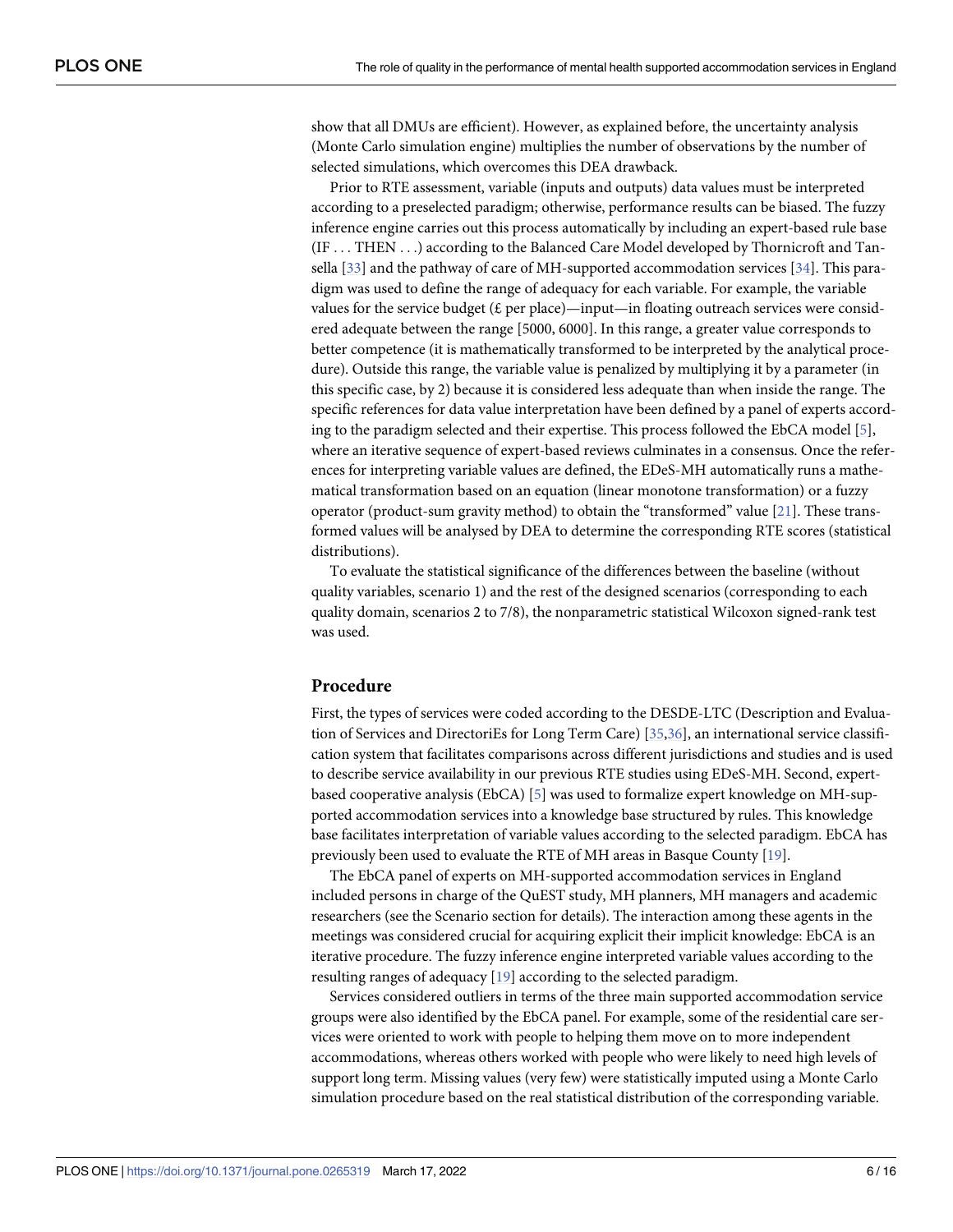<span id="page-6-0"></span>Original data were randomized using symmetric triangular statistical distributions (5% variation on each side of the corresponding original value). This range includes feasible data variations (imprecision and vagueness). No critical stress on the ecosystem was included in the analysis (randomness). This procedure includes both data variations corresponding to ecosystem evolution (population, user mobility, etc.) and the effect of the time.

The Monte Carlo simulation engine selects a specific data value from the dataset in each computer run. Then, the fuzzy inference engine interprets these values according to the paradigm. The obtained RTE performance scores for each MH service are statistical distributions that can be analysed accordingly. RTE scores are always in a [0, 1] range. If RTE = 0, then the service is completely inefficient; if  $RTE = 1$ , then the service is efficient, and if the RTE score is between (0, 1), then the service is inefficient (a greater RTE score corresponds to higher service efficiency). For example, if a service has an RTE =  $0.45$  and another has an RTE =  $0.98$ , both are inefficient, but the second service is very close to the efficiency.

## **Results**

#### **Basic statistics**

Nine move-on residential services, 13 non-move-on residential services, 34 supported housing services and 30 floating outreach services were finally analysed because they have complete quality datasets. Five hundred simulations were run by the DSS. Basic statistics for the original data are shown in [Table](#page-7-0) 2. The results show that the variability among services in each type of care is very high.

#### **Relative technical efficiency**

The representativeness of the variables (inputs/outputs) for the RTE assessment was confirmed by the EbCA panel. Therefore, they can be considered indicators for real informed evidencebased decision-making. Quality domains (assessed by the QuIRC-SA [\[26\]](#page-15-0)) were considered outcomes for performance assessments.

Only one service was considered an outlier and removed from the analysis. On the other hand, the analytical process of setting the measurement units for the variables highlighted the existence of two different groups in the residential care services dataset: move-on and nonmove-on oriented services.

Regarding the move-on-oriented MH residential care services, the average RTE oscillated from 0.7, the worst, (scenario 1, baseline) to 0.86, the best, (scenario 2, therapeutic environ-ment) ([Table](#page-7-0) 3). In the baseline scenario, the highest performance (0.94) was achieved by service 22, while service 18 had the lowest score (0.5). Therefore, the performance of this type of care is very heterogeneous. When quality variables are included as outputs in scenarios 2–8, the RTE mean (which was always greater than 0.84) and the performance of each service increased significantly  $(p < 0.001)$  compared to the baseline. Services 4 and 26 had the worst performance.

In the non-move-on MH-oriented residential care services, the average RTE was 0.79, with service 90 (0.96) having the best and services 61 and 81 the worst RTE scores [\(Table](#page-8-0) 4). Again, including quality variables had a statistically significant ( $p < 0.001$ ) positive impact (the performance increased), but the heterogeneity remained high. Scenarios 7 (treatments and interventions), 8 (recovery-based practices) and 4 (self-management and autonomy) were associated with the highest increase in performance. Services 61 and 81 showed low performance.

For MH-supported housing services, the average RTE oscillated from [0.54 to 0.64 [\(Table](#page-9-0) 5). In the baseline model, the average RTE was 0.54 (with service 86 (0.89) performing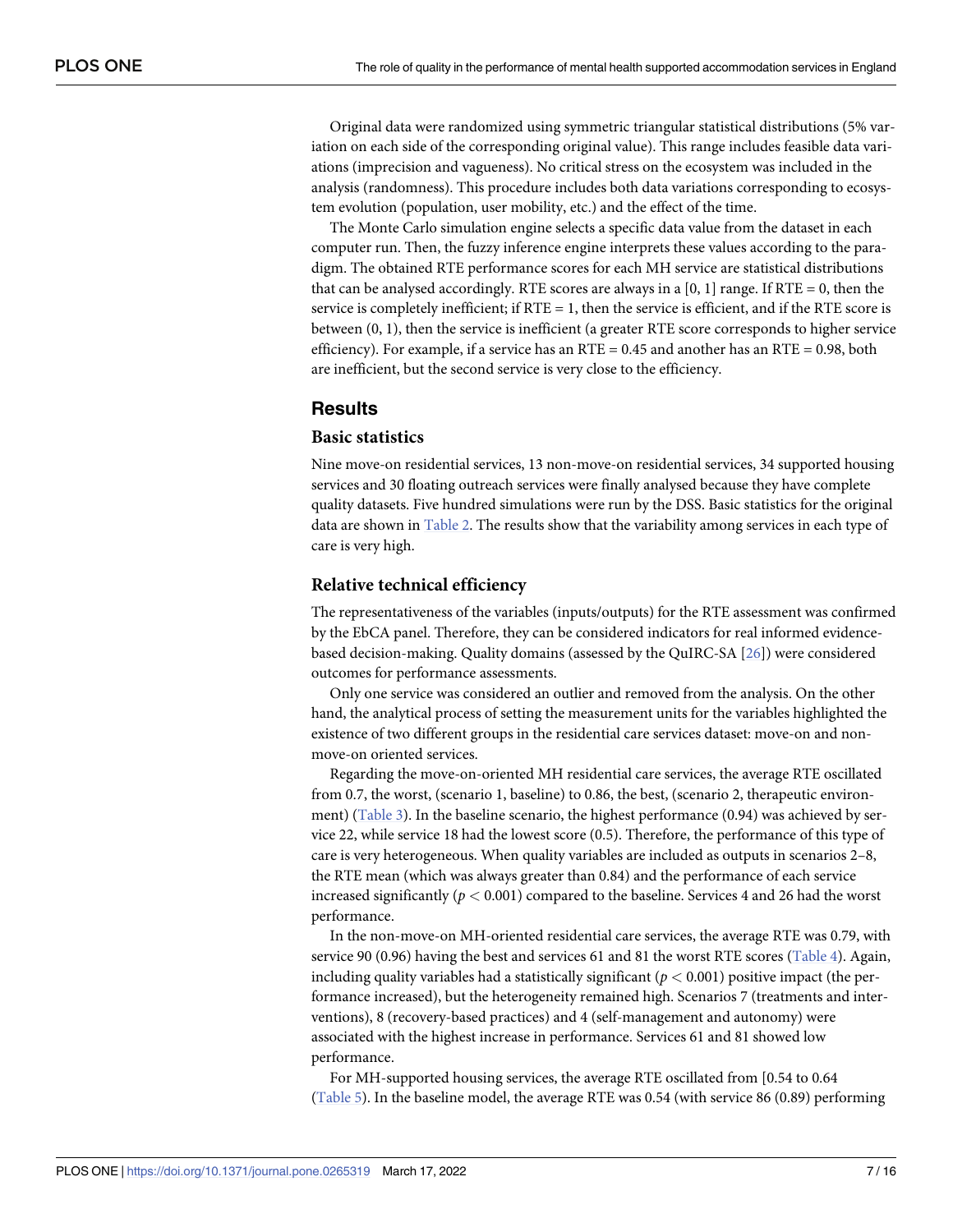| Type of supported<br>accommodation                                               | <b>Basic statistics</b>      | Places         | Total full time-<br>equivalent<br>professionals | Annual<br>budget $(f)$ | Length of<br>stay (years) | Occupied<br>places | Number of service users who have moved to<br>a more independent accommodation over<br>the last 2 years |
|----------------------------------------------------------------------------------|------------------------------|----------------|-------------------------------------------------|------------------------|---------------------------|--------------------|--------------------------------------------------------------------------------------------------------|
| Residential care (non-                                                           | Mean                         | 21.26          | 0.66                                            | 500,623.10             | 10                        | 19.68              | 0.58                                                                                                   |
| move on oriented)                                                                | Standard<br>deviation        | 7.12           | 0.31                                            | 167,559.51             | 5.42                      | 7.46               | 0.69                                                                                                   |
|                                                                                  | Variation<br>coefficient (%) | 33.47          | 46.41                                           | 33.47                  | 54.25                     | 37.91              | 119.61                                                                                                 |
|                                                                                  | Minimum                      | 9              | 0.34                                            | 211,897.40             | $\overline{4}$            | 8                  | $\boldsymbol{0}$                                                                                       |
|                                                                                  | Maximum                      | 40             | 1.66                                            | 941,766.23             | 20                        | 37                 | $\overline{2}$                                                                                         |
| Residential care (move<br>on oriented)<br>Supported housing<br>Floating outreach | Mean                         | 15.67          | 0.83                                            | 386,467.36             | 3.13                      | 11.56              | 6.22                                                                                                   |
|                                                                                  | Standard<br>deviation        | 7.52           | 0.56                                            | 285,133.49             | 1.55                      | 5.41               | 3.46                                                                                                   |
|                                                                                  | Variation<br>coefficient (%) | 47.98          | 67.60                                           | 47.98                  | 49.68                     | 46.83              | 55.54                                                                                                  |
|                                                                                  | Minimum                      | $\overline{7}$ | 0.46                                            | 265,535.16             | $\overline{2}$            | $\overline{7}$     | $\overline{c}$                                                                                         |
|                                                                                  | Maximum                      | 27             | 2.25                                            | 1,024,207.06           | 6                         | 23                 | 12                                                                                                     |
|                                                                                  | Mean                         | 10.99          | 0.45                                            | 334,635.12             | 3.24                      | 10.27              | 5.63                                                                                                   |
|                                                                                  | Standard<br>deviation        | 5.11           | 0.27                                            | 155,682.08             | 2.97                      | 5.15               | 6.84                                                                                                   |
|                                                                                  | Variation<br>coefficient (%) | 46.52          | 59.47                                           | 46.52                  | 91.76                     | 50.14              | 121.55                                                                                                 |
|                                                                                  | Minimum                      | $\mathfrak{Z}$ | 0.10                                            | 91,363.00              | 1                         | $\mathbf{1}$       | $\overline{0}$                                                                                         |
|                                                                                  | Maximum                      | 28             | 1.61                                            | 852,721.33             | 20                        | 28                 | 40                                                                                                     |
|                                                                                  | Mean                         | 29.97          | 0.17                                            | 171,950.08             | 2.83                      | 28.89              | 13                                                                                                     |
|                                                                                  | Standard<br>deviation        | 22.90          | 0.17                                            | 131,354.68             | 2.16                      | 23.02              | 16.49                                                                                                  |
|                                                                                  | Variation<br>coefficient (%) | 76.39          | 103.51                                          | 76.39                  | 76.45                     | 79.69              | 126.85                                                                                                 |
|                                                                                  | Minimum                      | 5              | 0.03                                            | 28,685.67              | 1                         | $\overline{4}$     | $\mathbf{0}$                                                                                           |
|                                                                                  | Maximum                      | 80             | 0.97                                            | 458,970.67             | 9                         | 6                  | 75                                                                                                     |

<span id="page-7-0"></span>

| Table 2. Basic statistics for the variables used in the RTE assessment. |  |
|-------------------------------------------------------------------------|--|
|-------------------------------------------------------------------------|--|

the best and service 89 (0.33) performing the worst; the aggregation of quality variables increased the average RTE, and these differences were significant ( $p < 0.001$ ). Here, scenario 7 (treatment and interventions) showed the lowest increase. Services 104, 4, 114, 70, 84, 19, 101,

[Table](#page-6-0) 3. Average relative technical efficiency scores for MH residential care services (move-on oriented). Darker shading corresponds to lower RTE scores (less efficient scenarios and services).

| <b>Services</b> | Scenario 1 | Scenario 2 | Scenario 3 | Scenario 4 | Scenario 5 | Scenario 6 | Scenario 7 | Scenario 8 |
|-----------------|------------|------------|------------|------------|------------|------------|------------|------------|
|                 | 0.8087     | 0.8195     | 0.8036     | 0.8154     | 0.8293     | 0.8268     | 0.8181     | 0.8113     |
| 2               | 0.9050     | 0.9269     | 0.9388     | 0.9407     | 0.9460     | 0.9098     | 0.9393     | 0.9175     |
| 4               | 0.7608     | 0.7885     | 0.6651     | 0.6885     | 0.5773     | 0.7377     | 0.6084     | 0.6706     |
| 13              | 0.5199     | 0.9356     | 0.9519     | 0.9381     | 0.9446     | 0.9412     | 0.9377     | 0.9431     |
| 17              | 0.8052     | 0.9534     | 0.9520     | 0.9578     | 0.9615     | 0.9542     | 0.9660     | 0.9603     |
| 18              | 0.5039     | 0.8998     | 0.9342     | 0.9280     | 0.9327     | 0.9415     | 0.9246     | 0.9052     |
| 21              | 0.4834     | 0.9241     | 0.9271     | 0.9268     | 0.9246     | 0.9172     | 0.9188     | 0.9273     |
| 22              | 0.9402     | 0.9518     | 0.9467     | 0.9439     | 0.9484     | 0.9555     | 0.9511     | 0.9462     |
| 26              | 0.5372     | 0.5738     | 0.5559     | 0.5721     | 0.5106     | 0.5569     | 0.5709     | 0.5801     |
| Global average  | 0.6960     | 0.8637     | 0.8528     | 0.8568     | 0.8417     | 0.8601     | 0.8483     | 0.8513     |

<https://doi.org/10.1371/journal.pone.0265319.t003>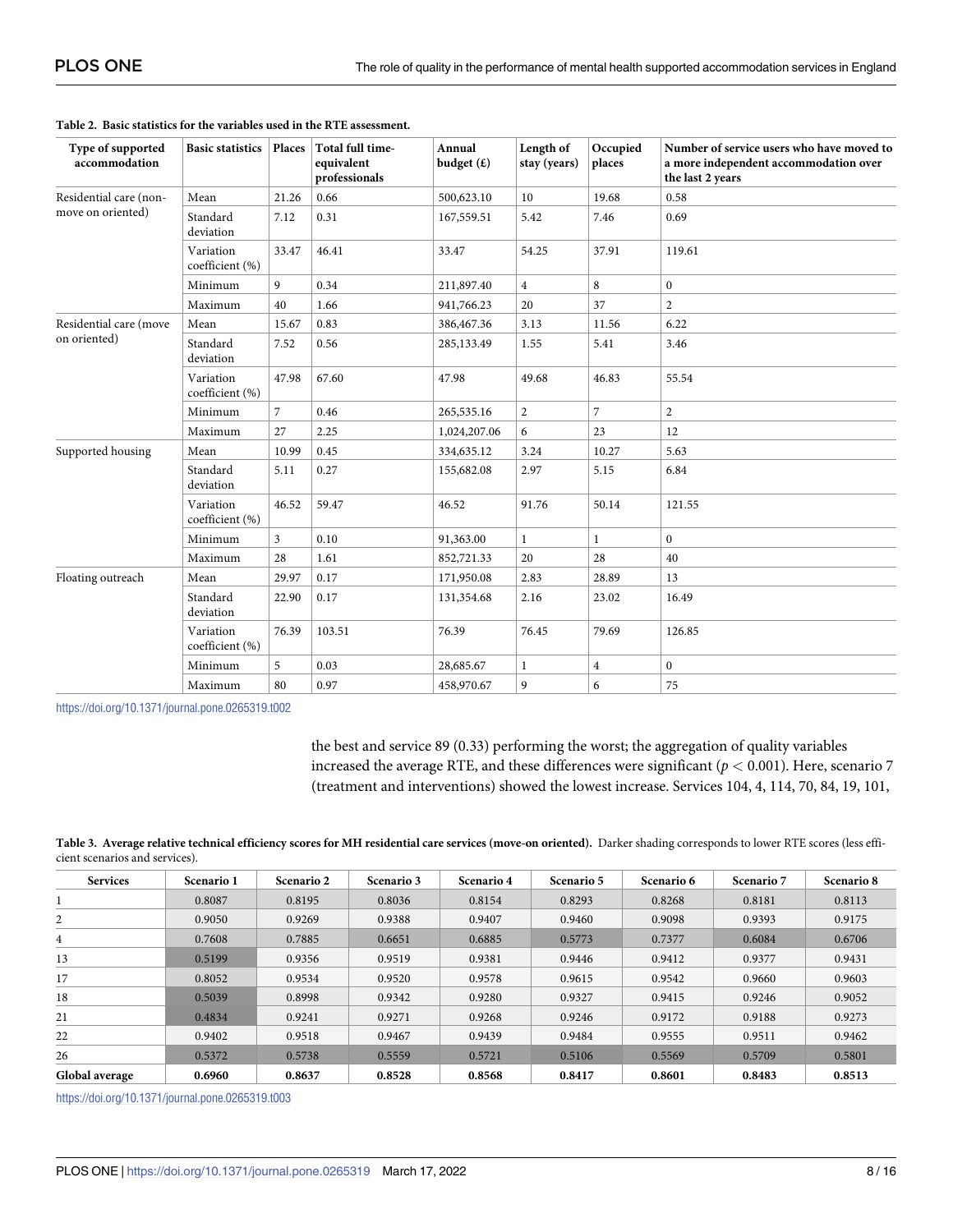| <b>Services</b> | Scenario 1 | Scenario 2 | Scenario 3 | Scenario 4 | Scenario 5 | Scenario 6 | Scenario 7 | Scenario 8 |
|-----------------|------------|------------|------------|------------|------------|------------|------------|------------|
| 96              | 0.6611     | 0.8188     | 0.8403     | 0.7780     | 0.8295     | 0.7195     | 0.7599     | 0.8764     |
| 108             | 0.9343     | 0.9377     | 0.9435     | 0.9421     | 0.9337     | 0.9335     | 0.9427     | 0.9434     |
| 90              | 0.6770     | 0.9637     | 0.9662     | 0.9688     | 0.9615     | 0.9627     | 0.9676     | 0.9665     |
| 61              | 0.3127     | 0.3361     | 0.3566     | 0.3925     | 0.2858     | 0.3952     | 0.3829     | 0.3804     |
| 124             | 0.6489     | 0.9194     | 0.8466     | 0.8942     | 0.8690     | 0.8832     | 0.8630     | 0.8874     |
| 91              | 0.6272     | 0.7421     | 0.7368     | 0.6887     | 0.7166     | 0.7345     | 0.8091     | 0.8006     |
| 14              | 0.6871     | 0.8825     | 0.8688     | 0.8693     | 0.9224     | 0.8660     | 0.8749     | 0.8558     |
| 12              | 0.8610     | 0.8400     | 0.8734     | 0.8831     | 0.8248     | 0.8625     | 0.9091     | 0.8815     |
| 81              | 0.3878     | 0.4752     | 0.4269     | 0.5140     | 0.3965     | 0.4560     | 0.4863     | 0.4652     |
| 79              | 0.7367     | 0.8377     | 0.8688     | 0.9107     | 0.8321     | 0.7940     | 0.9261     | 0.8709     |
| 80              | 0.8279     | 0.8574     | 0.8747     | 0.8897     | 0.8101     | 0.8540     | 0.9157     | 0.8788     |
| 88              | 0.8342     | 0.9197     | 0.9167     | 0.9274     | 0.8884     | 0.8901     | 0.9026     | 0.9378     |
| 83              | 0.7272     | 0.7334     | 0.7966     | 0.8355     | 0.7680     | 0.8161     | 0.8240     | 0.7830     |
| Global average  | 0.6659     | 0.7895     | 0.7935     | 0.8072     | 0.7722     | 0.7821     | 0.8126     | 0.8098     |

<span id="page-8-0"></span>[Table](#page-6-0) 4. Average relative technical efficiency scores for MH residential care services (non-move-on oriented). Darker shading corresponds to lower RTE scores (less efficient scenarios and services).

113, 60, 52, 89 and 95 had an average RTE lower than 0.5. The performance variability was very high in all scenarios.

In MH floating outreach services, the average RTE was in the 0.5 to 0.65 range [\(Table](#page-10-0) 6). For the other two types of supported accommodations, the baseline model showed the worst performance, and the inclusion of quality variables significantly increased both global and individual average service RTE ( $p < 0.001$ ). Services 1, 63, 37 and 35 had very high performance. The heterogeneity of the sample was also very high.

Generally, the inclusion of quality domains highlights a neutral-positive or positive impact on the performance of supported accommodation services in England, which is especially relevant in some services that showed a lower average RTE: 13, 18 and 21 (33.3% of the surveyed services, [Table](#page-7-0) 3); 14, 90, 96 and 124 (30.8% of the surveyed services, Table 4); 18, 22, 27, 58, 70, 97, 110 and 115 (23.5% of the surveyed services, [Table](#page-9-0) 5); and, finally, 1, 7, 36, 56, 87, 109, 121 and 122 (26.7% of the surveyed services, [Table](#page-10-0) 6). In these services, the manager´s perception of quality provided by their services surpasses technical results (baseline scenario), probably because of non-evaluated variables or circumstances in care provision.

On the other hand, quality variables decrease service performance only in supported accommodation services 15, 31, 32, 86 and 98 (14.7% of the surveyed services, [Table](#page-9-0) 5). This behaviour can be considered strange because here, the manager´s perception of quality provided by their services underestimates their own technical results. Again, additional non assessed variables or circumstances can affect how the manager processes information with respect to detecting frameworks of improving quality of care.

Services where the inclusion of quality variables results in a neutral behaviour of their performance constituted the majority, respectively: 66.7%, 69.2%, 61.8% and 73.3% of the surveyed services. In these cases, the manager´s perception of quality provided by their corresponding services matches their technical results; they obtain a quality according to their resources and outcomes.

# **Discussion**

This study aimed to assess the impact of quality domains (formalized as variables) on the performance (RTE) of selected MH-supported accommodation services in the English pathway of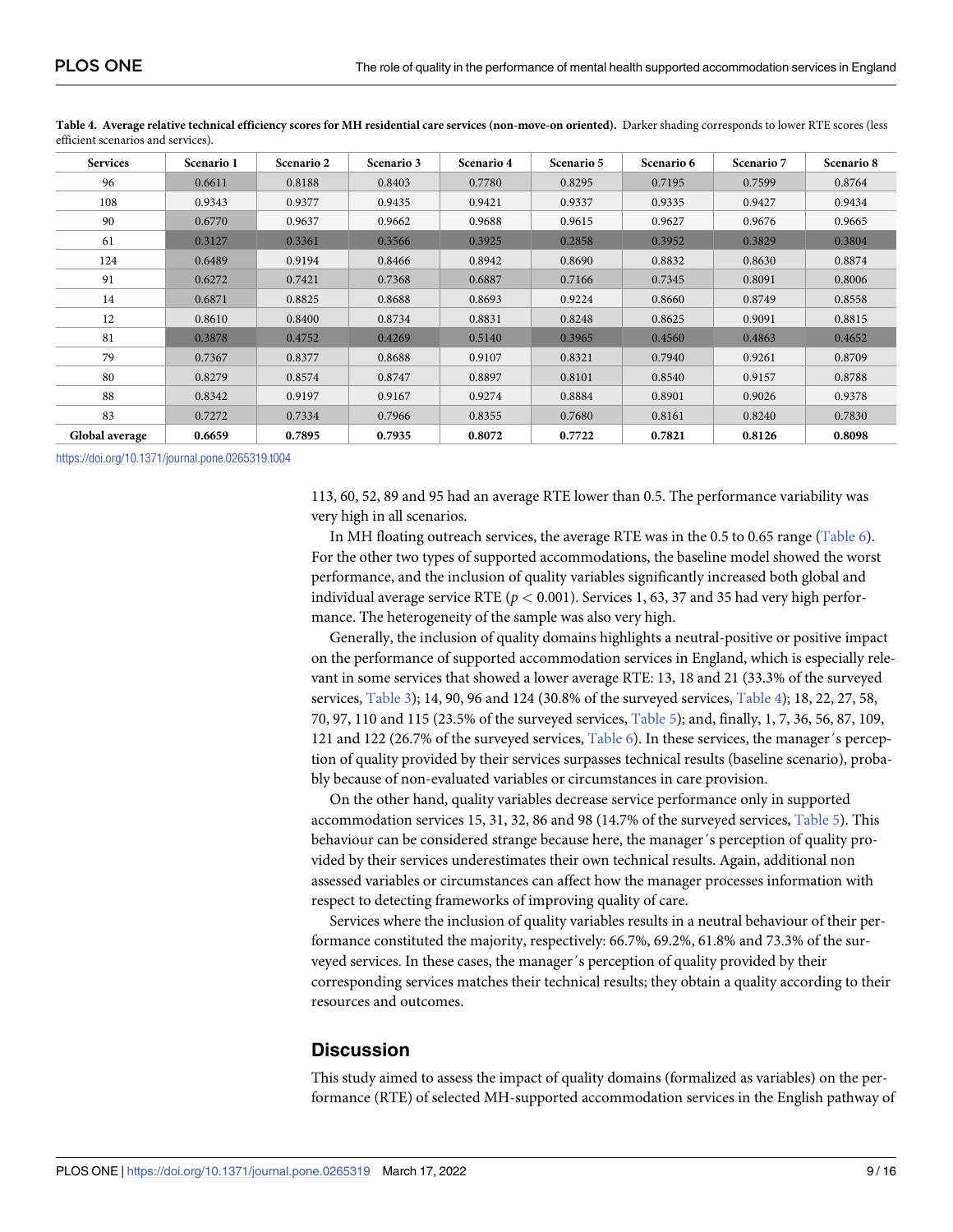| <b>Services</b> | Scenario 1 | Scenario 2 | Scenario 3 | Scenario 4 | Scenario 5 | Scenario 6 | Scenario 7 | Scenario 8 |
|-----------------|------------|------------|------------|------------|------------|------------|------------|------------|
| 86              | 0.8926     | 0.3546     | 0.3274     | 0.3383     | 0.3375     | 0.3401     | 0.3235     | 0.3344     |
| 82              | 0.6868     | 0.7440     | 0.7718     | 0.7749     | 0.7488     | 0.7490     | 0.6777     | 0.7860     |
| 31              | 0.6297     | 0.4945     | 0.5212     | 0.4823     | 0.4942     | 0.4835     | 0.4754     | 0.5159     |
| 104             | 0.4839     | 0.4183     | 0.4017     | 0.4190     | 0.4309     | 0.4500     | 0.3947     | 0.3995     |
| 112             | 0.5472     | 0.5537     | 0.5802     | 0.6076     | 0.6042     | 0.5489     | 0.5890     | 0.5804     |
| $\overline{4}$  | 0.3665     | 0.3419     | 0.3357     | 0.3519     | 0.3454     | 0.3478     | 0.3351     | 0.3453     |
| 116             | 0.5683     | 0.5304     | 0.5963     | 0.6253     | 0.5633     | 0.6085     | 0.4972     | 0.6324     |
| 111             | 0.5646     | 0.5977     | 0.6530     | 0.6680     | 0.7163     | 0.6524     | 0.5991     | 0.7021     |
| 123             | 0.4765     | 0.5371     | 0.5397     | 0.5406     | 0.5411     | 0.5352     | 0.5390     | 0.5365     |
| 114             | 0.3522     | 0.3338     | 0.3410     | 0.3496     | 0.3274     | 0.3330     | 0.3197     | 0.3264     |
| 22              | 0.6278     | 0.8948     | 0.7238     | 0.7906     | 0.9223     | 0.7703     | 0.6706     | 0.7024     |
| 58              | 0.5488     | 0.8771     | 0.8960     | 0.8708     | 0.9384     | 0.9351     | 0.8678     | 0.8854     |
| 18              | 0.5647     | 0.7974     | 0.8075     | 0.8235     | 0.8210     | 0.8570     | 0.8281     | 0.8437     |
| 70              | 0.3385     | 0.8997     | 0.8961     | 0.9064     | 0.8955     | 0.9008     | 0.9057     | 0.9011     |
| 84              | 0.5090     | 0.5922     | 0.5926     | 0.5994     | 0.5896     | 0.6003     | 0.5971     | 0.5930     |
| 103             | 0.3390     | 0.3570     | 0.3463     | 0.3432     | 0.3417     | 0.3386     | 0.3415     | 0.3543     |
| 15              | 0.7464     | 0.5751     | 0.5692     | 0.5784     | 0.5747     | 0.5754     | 0.5710     | 0.5765     |
| 19              | 0.3554     | 0.3591     | 0.3608     | 0.3605     | 0.3416     | 0.3457     | 0.3476     | 0.3568     |
| 101             | 0.3737     | 0.3815     | 0.4270     | 0.3735     | 0.4388     | 0.4223     | 0.3818     | 0.4112     |
| 113             | 0.3551     | 0.5565     | 0.6863     | 0.6480     | 0.7425     | 0.5846     | 0.6218     | 0.6705     |
| 110             | 0.5134     | 0.7842     | 0.9469     | 0.9396     | 0.9095     | 0.9333     | 0.9210     | 0.9491     |
| 115             | 0.5765     | 0.8830     | 0.9059     | 0.8638     | 0.9005     | 0.8686     | 0.8912     | 0.8708     |
| 98              | 0.7271     | 0.5683     | 0.5623     | 0.5593     | 0.5608     | 0.5742     | 0.5602     | 0.5630     |
| 60              | 0.3543     | 0.3404     | 0.3418     | 0.3293     | 0.3609     | 0.3507     | 0.3239     | 0.3380     |
| 52              | 0.3620     | 0.3613     | 0.3401     | 0.3405     | 0.3277     | 0.3329     | 0.3393     | 0.3304     |
| 41              | 0.9523     | 0.9323     | 0.9288     | 0.9333     | 0.9306     | 0.9342     | 0.9274     | 0.9309     |
| 105             | 0.5374     | 0.6729     | 0.7444     | 0.7426     | 0.8129     | 0.7595     | 0.7414     | 0.7572     |
| 27              | 0.5059     | 0.9600     | 0.9578     | 0.9605     | 0.9438     | 0.9536     | 0.9569     | 0.9580     |
| 46              | 0.6588     | 0.7817     | 0.8252     | 0.8612     | 0.9432     | 0.8276     | 0.6807     | 0.9087     |
| 93              | 0.9060     | 0.9194     | 0.9229     | 0.9191     | 0.9137     | 0.9186     | 0.9087     | 0.9165     |
| 89              | 0.3301     | 0.3428     | 0.3447     | 0.3450     | 0.3528     | 0.3407     | 0.3407     | 0.3189     |
| 95              | 0.3389     | 0.5607     | 0.5321     | 0.5548     | 0.5857     | 0.5249     | 0.5241     | 0.5724     |
| 32              | 0.6847     | 0.3679     | 0.3691     | 0.3706     | 0.3770     | 0.3696     | 0.3509     | 0.3719     |
| 97              | 0.4565     | 0.9577     | 0.9565     | 0.9326     | 0.9614     | 0.9633     | 0.9629     | 0.9424     |
| Global average  | 0.5362     | 0.6067     | 0.6192     | 0.6207     | 0.6352     | 0.6185     | 0.5974     | 0.6230     |

<span id="page-9-0"></span>

| Table 5. Average relative technical efficiency scores for MH-supported housing services. Darker shading means lower RTE scores (less efficient scenarios and |  |
|--------------------------------------------------------------------------------------------------------------------------------------------------------------|--|
| services).                                                                                                                                                   |  |

care. To our knowledge, this study is the first to evaluate the performance of MH-supported accommodation services with the inclusion of service quality indicators in the analyses. The integration of the quality construct (structured by a set of specific domains with varying relevance) in DEA is complex. Authors have addressed this issue using different techniques: quality-adjusted DEA (Q-DEA) [[37](#page-15-0)], the two-model approach [[38](#page-15-0)], quality and operating efficiency models with weight restrictions [[39](#page-15-0)], and the multiple objective approach to DEA (MODEA) [[40](#page-15-0)]. The EDeS-MH decision support system has been successfully adapted to assess MH services instead of catchment areas [\[5,](#page-13-0)[18,19](#page-14-0),[21\]](#page-14-0). This DSS transfers the robust methods for resource allocation and health technology assessment used at national (macro) and regional (macro) levels to the local (meso) and service (micro) levels, reducing the lack of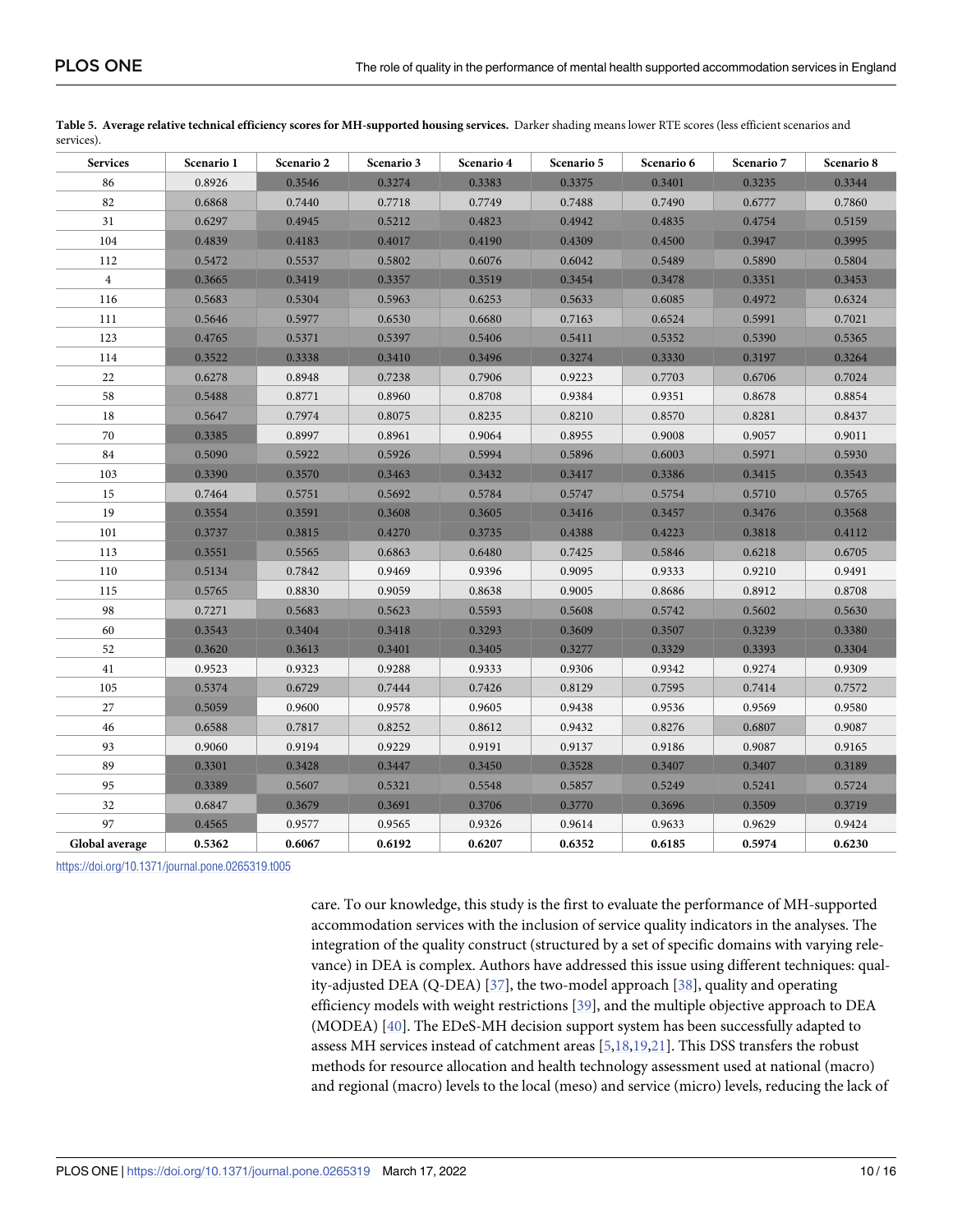| <b>Services</b> | Scenario 1 | Scenario 2 | Scenario 3 | Scenario 4 | Scenario 5 | Scenario 6 | Scenario 7 |
|-----------------|------------|------------|------------|------------|------------|------------|------------|
| 92              | 0.5831     | 0.6022     | 0.6095     | 0.5960     | 0.6024     | 0.5912     | 0.6134     |
| 85              | 0.3387     | 0.3429     | 0.3562     | 0.3362     | 0.3235     | 0.3383     | 0.3371     |
| 102             | 0.4471     | 0.4961     | 0.4953     | 0.4641     | 0.4791     | 0.4808     | 0.4877     |
| 87              | 0.5476     | 0.7281     | 0.7072     | 0.6431     | 0.7068     | 0.7233     | 0.7127     |
| 107             | 0.5184     | 0.6184     | 0.6251     | 0.6001     | 0.5956     | 0.6455     | 0.6230     |
| 121             | 0.4610     | 0.7668     | 0.8374     | 0.9373     | 0.7397     | 0.7918     | 0.8087     |
| 122             | 0.5104     | 0.9619     | 0.9610     | 0.9553     | 0.9644     | 0.9581     | 0.9649     |
| 109             | 0.4821     | 0.9539     | 0.9627     | 0.9640     | 0.9542     | 0.8079     | 0.9651     |
| 118             | 0.3645     | 0.4149     | 0.4136     | 0.3756     | 0.3895     | 0.4193     | 0.4154     |
| 119             | 0.3498     | 0.3558     | 0.3532     | 0.3343     | 0.3443     | 0.3447     | 0.3471     |
| $\mathbf{1}$    | 0.7258     | 0.9724     | 0.9649     | 0.9441     | 0.9603     | 0.9705     | 0.9695     |
| 106             | 0.3375     | 0.3542     | 0.3460     | 0.3438     | 0.3513     | 0.3430     | 0.3397     |
| 71              | 0.3544     | 0.4078     | 0.4136     | 0.4107     | 0.4067     | 0.4200     | 0.4147     |
| 16              | 0.5384     | 0.6061     | 0.6091     | 0.5883     | 0.6038     | 0.6071     | 0.6060     |
| 63              | 0.9518     | 0.9484     | 0.9492     | 0.9468     | 0.9587     | 0.9482     | 0.9485     |
| 94              | 0.4697     | 0.7562     | 0.7906     | 0.6975     | 0.6792     | 0.8015     | 0.7964     |
| 65              | 0.4517     | 0.4820     | 0.4971     | 0.5094     | 0.4835     | 0.4755     | 0.4798     |
| $\overline{7}$  | 0.4958     | 0.9096     | 0.8757     | 0.9434     | 0.8519     | 0.9649     | 0.8707     |
| 8               | 0.4834     | 0.5018     | 0.5109     | 0.5067     | 0.5024     | 0.5012     | 0.5187     |
| 40              | 0.5113     | 0.7406     | 0.7538     | 0.6752     | 0.7327     | 0.7049     | 0.7839     |
| 99              | 0.3348     | 0.3689     | 0.3800     | 0.3596     | 0.3460     | 0.3556     | 0.3715     |
| 100             | 0.4855     | 0.6292     | 0.6457     | 0.6697     | 0.6147     | 0.6231     | 0.6631     |
| 56              | 0.4920     | 0.7355     | 0.7241     | 0.6048     | 0.6881     | 0.7131     | 0.7712     |
| 51              | 0.3438     | 0.5738     | 0.4857     | 0.4161     | 0.6451     | 0.7797     | 0.7535     |
| 76              | 0.3658     | 0.3620     | 0.3736     | 0.3545     | 0.3361     | 0.3606     | 0.3597     |
| 78              | 0.4137     | 0.4001     | 0.4149     | 0.4035     | 0.4138     | 0.4219     | 0.4009     |
| 77              | 0.3523     | 0.3532     | 0.3533     | 0.3567     | 0.3404     | 0.3501     | 0.3459     |
| 36              | 0.3443     | 0.8132     | 0.8580     | 0.8939     | 0.8755     | 0.4439     | 0.8841     |
| 37              | 0.9317     | 0.9366     | 0.9339     | 0.9370     | 0.9304     | 0.9396     | 0.9427     |
| 35              | 0.8628     | 0.8599     | 0.8523     | 0.8563     | 0.8596     | 0.8654     | 0.8675     |
| Global average  | 0.4950     | 0.6318     | 0.6351     | 0.6208     | 0.6227     | 0.6230     | 0.6454     |

<span id="page-10-0"></span>

|            | Table 6. Average relative technical efficiency scores for MH floating outreach services. Darker shading corresponds to lower RTE scores (less efficient scenarios and |  |
|------------|-----------------------------------------------------------------------------------------------------------------------------------------------------------------------|--|
| services). |                                                                                                                                                                       |  |

transparency and accountability in relation to resource management, which often occurs at this level [\[41\]](#page-15-0). Finally, the EbCA highlights the existence of two different residential services: move-on and non-move-on oriented services, which must be studied separately.

To date, MH ecosystem performance has been assessed by combining operational and technical variables without including quality indicators [[6](#page-14-0)]. Quality of care scores were determined by a standardized instrument applied through interviews with service managers; therefore, they are managerial perceptions. However, the ratings produced have been shown to correlate well with service user experiences of care [[42](#page-15-0)].

Expert knowledge, formalized in a knowledge base, was crucial for interpreting the level of adequacy of variable values. For this process, selecting the appropriate paradigm was mandatory to overcome the limitations of classical DEA, where less input (resources) consumption, given an output level, was related to higher efficiency. In this research, the selected paradigm was structured by the Balanced Care Model [\[33\]](#page-15-0) and the English pathway of care in MH-supported accommodation services [[34\]](#page-15-0). The knowledge base is the core of the fuzzy inference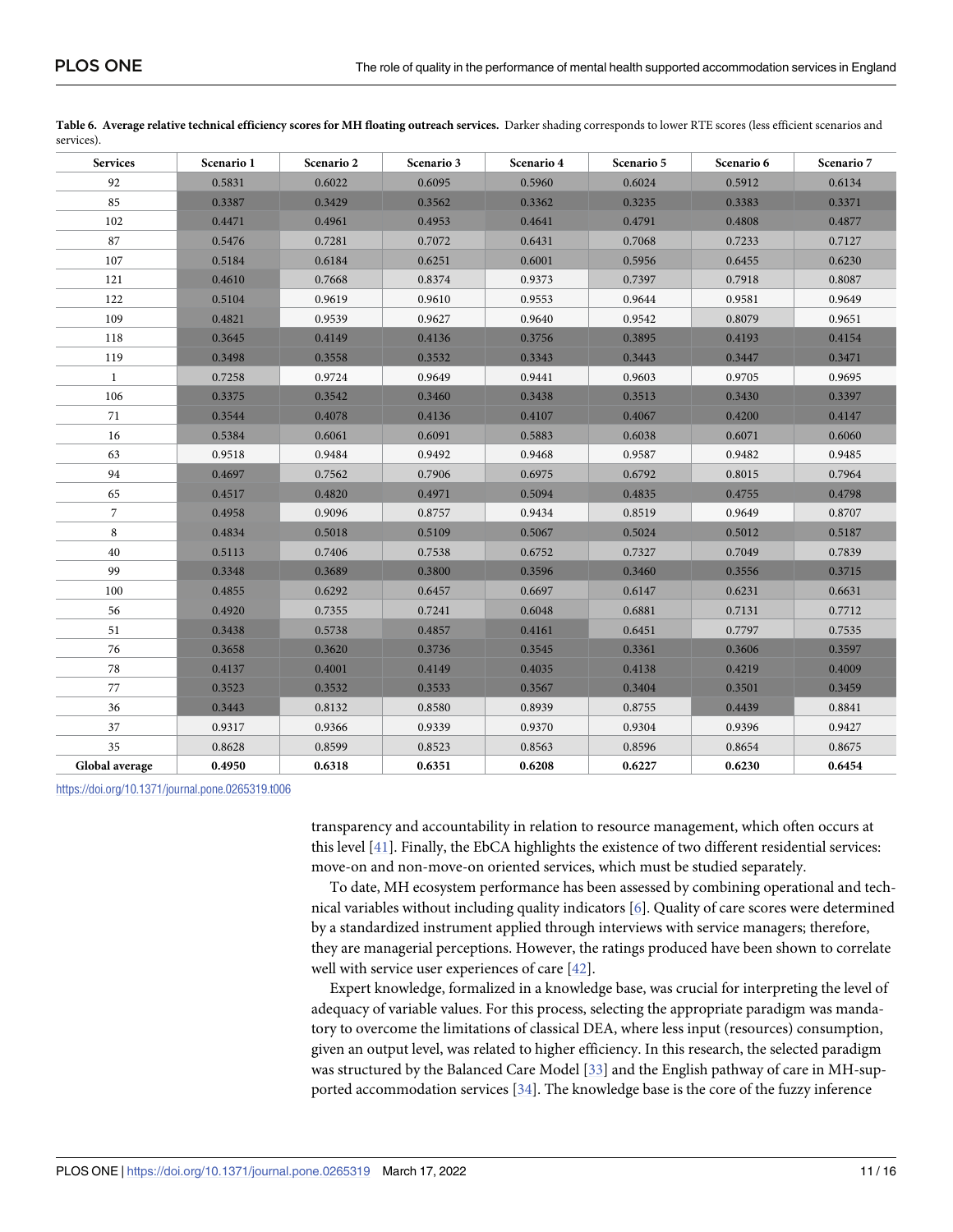<span id="page-11-0"></span>engine because it provides expert-based information for transforming the original data values (from the Monte Carlo simulation engine) according to the balanced care model. This transformation is based on experts' opinions on the adequacy of each data value and represents a specific framework that must change throughout the time span and depend on the socioeconomic environment. Therefore, the same dataset (raw data) can result in different results according to experts' perceptions of reality. The fuzzy inference engine can "understand" the nuances that decision-makers assume in system management.

A recent national survey of MH-supported accommodation services across England found that the quality of care was higher in MH-supported housing than in residential care or floating outreach services [[4\]](#page-13-0). Considering that quality variables have not been included in any RTE assessment of MH services and ecosystems [[6](#page-14-0),[13,15,18,](#page-14-0)[43](#page-15-0)], the question to answer here is whether the perception (given by the corresponding managers) about the quality provided by an MH service is consistent with its technical performance. If the impact on RTE scores is negative, then the perception of the quality provided is not aligned with the technical performance (baseline RTE). In this situation, technical results do not achieve an equivalent quality according to the manager´s opinion. If the impact can be considered neutral, then technical results and quality perception are balanced. Finally, if it is positive, managers know that the quality provided by their services is better than that of the corresponding neutral impact and probably manage other variables that could not be gathered in the QuEST study.

The incorporation of quality domains as variables (outputs) in DEA had a neutral-positive or positive global impact on the performance of MH-supported accommodation services. The MH residential care services dataset was divided into those aiming to promote autonomy among service users (move-on oriented) and those focused on providing residential care (non-move-on oriented). This fact was highlighted by the EbCA panel of experts and allowed DEA to avoid the bias mainly induced by the interpretation of a critical output: "the number of service users who have moved to more independent accommodation". Instead of being the most expensive and probably complex services, RTE scores revealed relatively high performance in both groups (especially when quality variables were included), but the variability was high, revealing probable differences in management strategies.

Quality variables increased (sometimes not significantly) the average RTE in a relevant number of the selected services, but most showed a neutral-positive profile. Quality indicators included nontechnical but real service characteristics estimated by the respective managers that ultimately improved service performance scores.

The average RTE of MH-supported housing services was lower than that of residential care homes, and the input/output balance was slightly worse because of the higher statistical variability. This variability can be associated with differences in service users' needs and personal characteristics. The incorporation of quality variables significantly increased service performance and confirms the conclusions of a previous study by Killaspy et al. [\[4](#page-13-0)]: supported housing is a cost-effective type of care, as it provides support while promoting autonomy. Nevertheless, service performance scores were lower than expected due to the high variability among services and the low number of service users who moved to more independent accommodations (a critical technical output for the paradigm). A considerable number of services in MH-supported housing had an average RTE below 0.5 (relatively low performance), indicating that these types of services adjust their structures and obviously obtain different outcomes considering users' needs (tailor-made structures). For these specific services, quality variables did not significantly increase performance. Again, considering that quality was assessed by the service managers (managerial perspective), they implicitly stated that in these services, major changes can be developed. The English pathway of care is not a one-way road, and service users can be moved from one supported housing service to another (instead of to a floating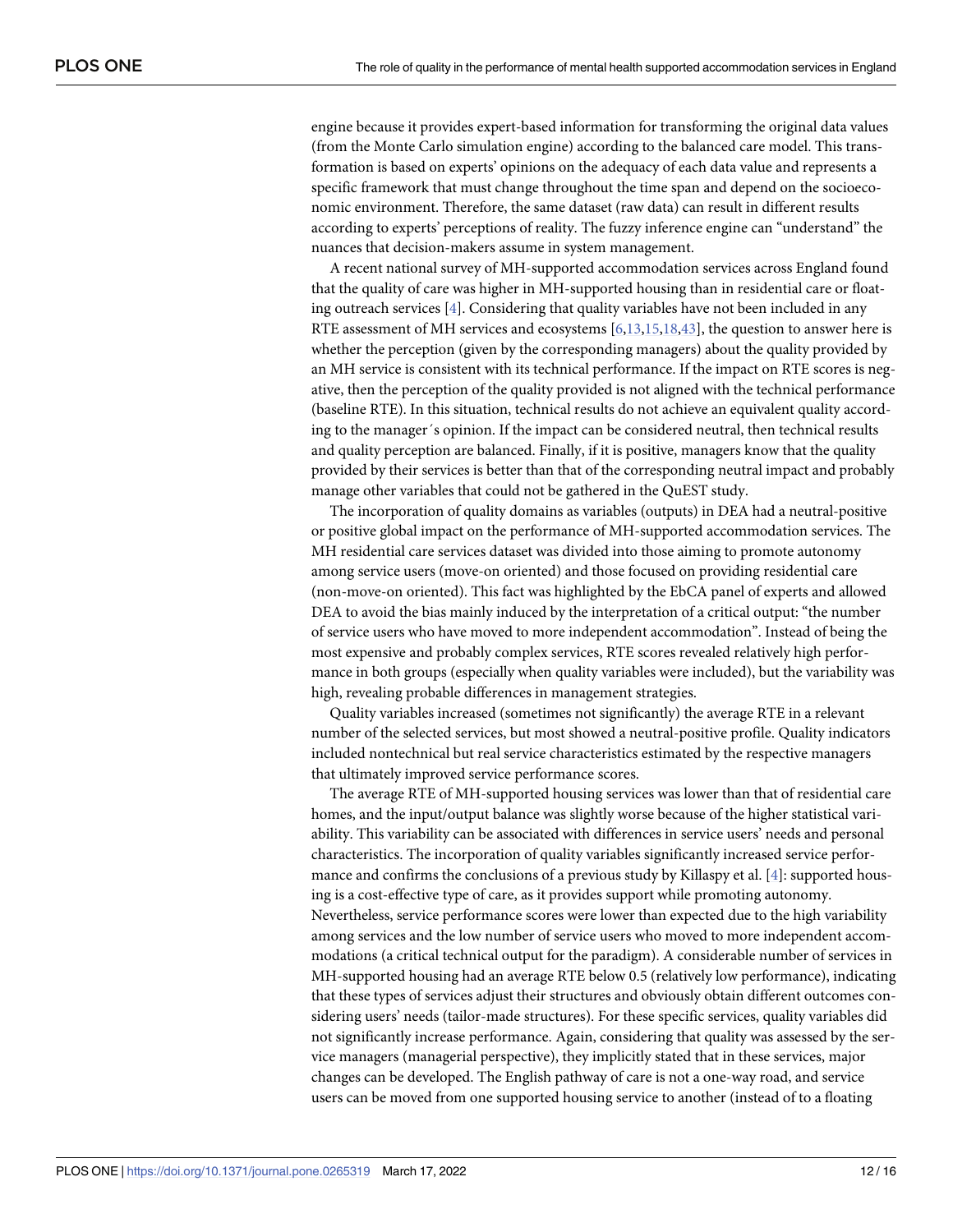outreach service) or even remain in the same place longer than expected. This variable (N˚ of service users who moved to a more independent accommodation per bed/place) is likely to be outside the service's control to some degree, i.e., the service may be working hard with service users to help them gain skills to move on, but the supply of more independent accommodations where they can move on may be insufficient. In this type of care, a relatively pertinent number of services decreases performance scores when quality variables are included, which may indicate that managers consider other variables or service characteristics that lead to poorer quality results than they were expecting considering the corresponding resource level and outcome production.

The performance of MH floating outreach services was the lowest on average, but the incorporation of quality variables still led to a statistically significant increase in the average global RTE. The results reported by Killaspy et al.  $[4]$  also showed that these services provided lowerquality care than supported housing or residential care, but they also achieved the highest rate of movement to more independent accommodations. The high statistical variability of the services in this type of care indicates that they may be struggling to meet a wide range of service user needs. After adjusting for differences in patient characteristics, the move-on characteristic was a critical variable considering the Balanced Care Model (a paradigm for interpreting variable values). As occurs in residential houses, a relevant number of floating outreach services significantly increased their performance scores. Again, this increase is not aligned with the service management (resources and outcomes) shown in the baseline scenario.

MH service names were not revealed in this study to maintain data privacy.

# **Conclusions**

The ideal integration of supported accommodation services in an MH care pathway is unfortunately difficult to determine outside of highly integrated care systems. The existence of functioning care pathways is a major example of integration. With increasing integration, the inclusion of service quality variables in the RTE assessment of MH-supported accommodation services in England has become possible. Quality increased global service performance in the three types of care: residential care, supported housing and floating outreach. This neutral-positive or positive impact showed that RTE assessment using only technical variables is not sufficient to achieve a holistic view of service performance.

Expert knowledge formalization was critical for distinguishing the types of service, identifying outliers and interpreting variable values according to a specific care paradigm. EbCA demonstrated its practical utility when appropriate experts were available to join the panel.

The adaptation of the EDeS-MH to include quality variables required a two-step process. The results allowed us to have a better understanding of the performance of individual services and the supported accommodation care pathway. This approach may have utility in designing tailor-made improvement strategies for specific services as well as in service planning. The input/output balance of MH residential care services was appropriate because they were more structured from a managerial point of view (user needs are usually very well defined), while supported housing and floating outreach could be improved. These types of care are not structured due to the diversity of user needs associated with their higher level of autonomy compared to residential care service users. Considering that the English pathway of MH-supported accommodation is not a one-way road, the impact of remaining in supported housing and floating outreach services longer than the usual two years appears to have a major negative influence on service performance.

Services showing a significant increase or decrease in their performance scores when quality variables are included in the analysis should be studied. The observed differences from the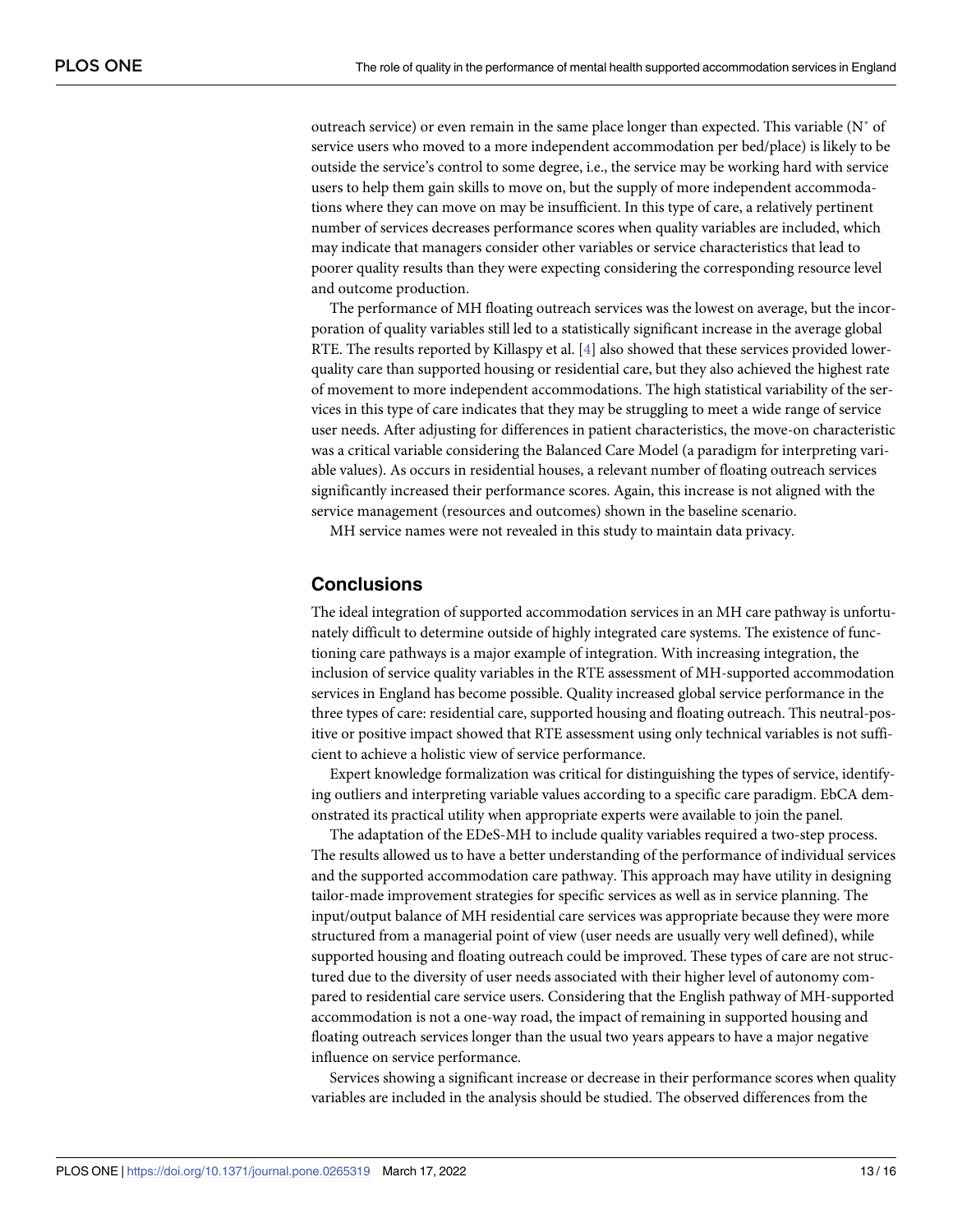<span id="page-13-0"></span>baseline scenario (only technical) must be a consequence of something related to specific structural or managerial characteristics. These characteristics are a crucial source of information for the design of new interventions, policies or strategies to improve MH care.

Future research including other components of the whole system (such as inpatient, day and outpatient care) is recommended to understand global MH ecosystem performance in England. By selecting service benchmarks, key variables requiring improvement can be identified to design specific policies and interventions. The integration of the user's satisfaction construct into the analysis is also a major trend.

# **Acknowledgments**

We would like to thank the experts of the EbCA nominal group: Jed Boardman, Andrew van Doorn, Kathy Roberts, Peter McPherson, Christian Dalton-Locke and Sarah Dowling.

# **Author Contributions**

**Conceptualization:** Nerea Almeda, Carlos Ramón García-Alonso.

Data curation: Nerea Almeda, Carlos Ramón García-Alonso, Helen Killaspy.

**Formal analysis:** Nerea Almeda, Carlos Ramón García-Alonso.

Funding acquisition: Carlos Ramón García-Alonso.

**Investigation:** Nerea Almeda, Luis Salvador-Carulla.

**Methodology:** Carlos Ramón García-Alonso.

**Resources:** Nerea Almeda.

**Software:** Carlos Ramón García-Alonso.

Supervision: Nerea Almeda, Mencía R. Gutiérrez-Colosía.

**Validation:** Nerea Almeda, Helen Killaspy.

Writing - original draft: Nerea Almeda, Mencía R. Gutiérrez-Colosía.

**Writing – review & editing:** Nerea Almeda, Carlos Ramo´n Garcı´a-Alonso, Helen Killaspy, Mencía R. Gutiérrez-Colosía, Luis Salvador-Carulla.

#### **References**

- **[1](#page-1-0).** Martinelli A, Iozzino L, Ruggeri M, Marston L, Killaspy H. Mental health supported accommodation services in England and in Italy: a comparison. Soc Psychiatry Psychiatr Epidemiol. 2019; 54: 1419–1427. <https://doi.org/10.1007/s00127-019-01723-9> PMID: [31055632](http://www.ncbi.nlm.nih.gov/pubmed/31055632)
- **[2](#page-1-0).** Killaspy H, Baird G, Bromham N, Bennett A. Rehabilitation for adults with complex psychosis: summary of NICE guidance. BMJ. 2021; 372. <https://doi.org/10.1136/bmj.n1> PMID: [33436418](http://www.ncbi.nlm.nih.gov/pubmed/33436418)
- **[3](#page-1-0).** Killaspy H, Priebe S, McPherson P, Zenasni Z, Greenberg L, McCrone P, et al. Predictors of moving on from mental health supported accommodation in England: national cohort study. Br J Psychiatry. 2020; 216: 331–337. <https://doi.org/10.1192/bjp.2019.101> PMID: [31046864](http://www.ncbi.nlm.nih.gov/pubmed/31046864)
- **[4](#page-2-0).** Killaspy H, Priebe S, Bremner S, McCrone P, Dowling S, Harrison I, et al. Quality of life, autonomy, satisfaction, and costs associated with mental health supported accommodation services in England: a national survey. The Lancet Psychiatry. 2016; 3: 1129–1137. [https://doi.org/10.1016/S2215-0366\(16\)](https://doi.org/10.1016/S2215-0366%2816%2930327-3) [30327-3](https://doi.org/10.1016/S2215-0366%2816%2930327-3) PMID: [27771286](http://www.ncbi.nlm.nih.gov/pubmed/27771286)
- **[5](#page-5-0).** Gibert K, García-Alonso C, Salvador-Carulla L. Integrating clinicians, knowledge and data: expertbased cooperative analysis in healthcare decision support. Heal Res Policy Syst. 2010; 8: 1–16. [https://](https://doi.org/10.1186/1478-4505-8-28) [doi.org/10.1186/1478-4505-8-28](https://doi.org/10.1186/1478-4505-8-28) PMID: [20920289](http://www.ncbi.nlm.nih.gov/pubmed/20920289)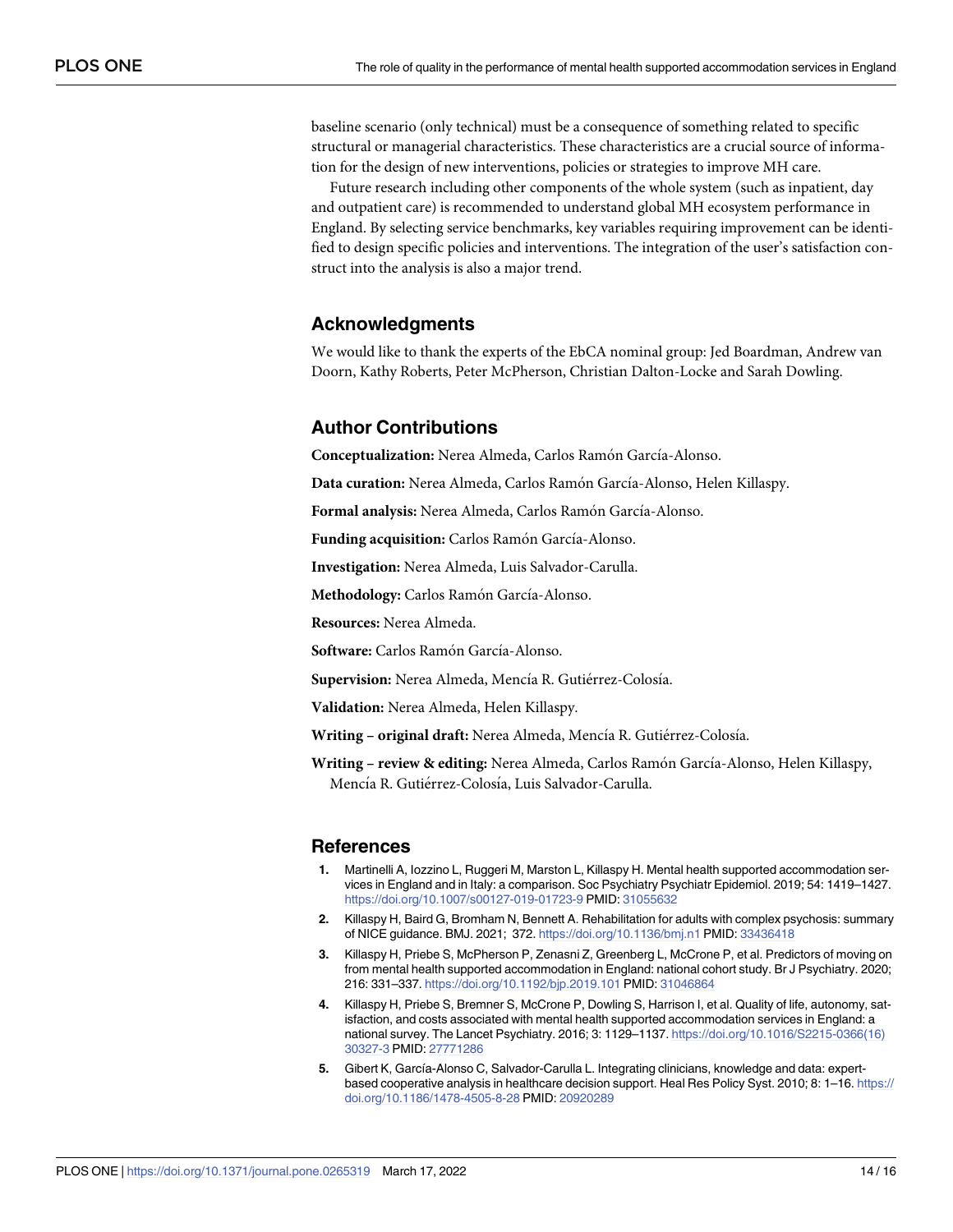- <span id="page-14-0"></span>**[6](#page-11-0).** García-Alonso CR, Almeda N, Salinas-Pérez JA, Gutiérrez-Colosía MR, Salvador-Carulla L. Relative Technical Efficiency Assessment of Mental Health Services: A Systematic Review. Adm Policy Ment Heal Ment Heal Serv Res. 2019. <https://doi.org/10.1007/s10488-019-00921-6> PMID: [30627978](http://www.ncbi.nlm.nih.gov/pubmed/30627978)
- **[7](#page-1-0).** Chuang C-L, Chang P-C, Lin R-H. An efficiency data envelopment analysis model reinforced by classification and regression tree for hospital performance evaluation. J Med Syst. 2011; 35: 1075–1083. <https://doi.org/10.1007/s10916-010-9598-5> PMID: [20878210](http://www.ncbi.nlm.nih.gov/pubmed/20878210)
- **[8](#page-1-0).** Alhassan RK, Nketiah-Amponsah E, Akazili J, Spieker N, Arhinful DK, Rinke de Wit TF. Efficiency of private and public primary health facilities accredited by the National Health Insurance Authority in Ghana. Cost Eff Resour Alloc. 2015; 13: 23. <https://doi.org/10.1186/s12962-015-0050-z> PMID: [26709349](http://www.ncbi.nlm.nih.gov/pubmed/26709349)
- **[9](#page-4-0).** Charnes A, Cooper WW, Rhodes E. Measuring the efficiency of decision making units. Eur J Oper Res. 1978; 2: 429–444. Available: [http://econpapers.repec.org/RePEc:eee:ejores:v:2:y:1978:i:6:p:429-444.](http://econpapers.repec.org/RePEc:eee:ejores:v:2:y:1978:i:6:p:429-444)
- **[10](#page-1-0).** Després C, Jacoboni P, Py D, Lekira A. Reporting the effects of interventions to the tutor with meta-indicators. J Interact Learn Res. 2016; 27: 53–75.
- **[11](#page-1-0).** Garrido-Cumbrera M, Almenara-Barrios J, López-Lara E, Peralta-Sáez JL, García-Gutierrez JC, Salvador-Carulla L. Development and spatial representation of synthetic indexes of outpatient mental health care in Andalusia (Spain). Epidemiol Psichiatr Soc. 2008; 17: 192–200. [https://doi.org/10.1017/](https://doi.org/10.1017/s1121189x00001287) [s1121189x00001287](https://doi.org/10.1017/s1121189x00001287) PMID: [18924558](http://www.ncbi.nlm.nih.gov/pubmed/18924558)
- **[12](#page-2-0).** Corredoira RA, Chilingerian JA, Kimberly JR. Analyzing performance in addiction treatment: An application of data envelopment analysis to the state of Maryland system. J Subst Abuse Treat. 2011; 41: 1– 13. <https://doi.org/10.1016/j.jsat.2011.01.006> PMID: [21353439](http://www.ncbi.nlm.nih.gov/pubmed/21353439)
- **[13](#page-2-0).** Nahra TA, Mendez D, Alexander JA. Employing super-efficiency analysis as an alternative to DEA: An application in outpatient substance abuse treatment. Eur J Oper Res. 2009; 196: 1097–1106. [https://](https://doi.org/10.1016/j.ejor.2008.04.022) [doi.org/10.1016/j.ejor.2008.04.022](https://doi.org/10.1016/j.ejor.2008.04.022)
- **[14](#page-2-0).** Kontodimopoulos N, Bellali T, Labiris G, Niakas D. Investigating sources of inefficiency in residential mental health facilities. J Med Syst. 2006; 30: 169–176. <https://doi.org/10.1007/s10916-005-7981-4> PMID: [16848130](http://www.ncbi.nlm.nih.gov/pubmed/16848130)
- **[15](#page-11-0).** Blank JLT, Valdmanis V. A modified three-stage data envelopment analysis: The Netherlands. Eur J Heal Econ. 2005; 6: 65–72. <https://doi.org/10.1007/s10198-004-0260-3> PMID: [15714339](http://www.ncbi.nlm.nih.gov/pubmed/15714339)
- **[16](#page-2-0).** Halsteinli V, Kittelsen SAC, Magnussen J. Scale, Efficiency and Organization in Norwegian Psychiatric Outpatient Clinics for Children. J Ment Health Policy Econ. 2001; 4: 79–90. PMID: [11967468](http://www.ncbi.nlm.nih.gov/pubmed/11967468)
- **[17](#page-2-0).** Yeh J, White KR, Ozcan YA. Efficiency evaluation of community-based youth services in Virginia. Community Ment Health J. 1997; 33: 487–499. [https://doi.org/10.1023/a:1025096502578](https://doi.org/10.1023/a%3A1025096502578) PMID: [9435996](http://www.ncbi.nlm.nih.gov/pubmed/9435996)
- [18](#page-9-0). Almeda N, García-Alonso C, Salinas-Pérez JA, Gutiérrez-Colosía MR, Salvador-Carulla L. Assessment of Relative Technical Efficiency of Small Mental Health Areas in Bizkaia (Basque Country, Spain). Proceedings of the 6th International Conference on Operations Research and Enterprise Systems. SCITE-PRESS–Science and Technology Publications; 2017. pp. 377–384. [https://doi.org/10.5220/](https://doi.org/10.5220/0006195603770384) [0006195603770384](https://doi.org/10.5220/0006195603770384)
- [19](#page-3-0). García-Alonso CR, Almeda N, Salinas-Pérez JA, Gutiérrez-Colosía MR, Uriarte-Uriarte JJ, Salvador-Carulla L. A decision support system for assessing management interventions in a mental health ecosystem: The case of Bizkaia (Basque Country, Spain). PLoS One. 2019; 14: 1–26. [https://doi.org/10.](https://doi.org/10.1371/journal.pone.0212179) [1371/journal.pone.0212179](https://doi.org/10.1371/journal.pone.0212179) PMID: [30763361](http://www.ncbi.nlm.nih.gov/pubmed/30763361)
- [20](#page-2-0). Cordero JM, Nuño-Solinís R, Orueta JF, Polo C, Del Río-Cámara M, Alonso-Morán E. Evaluación de la eficiencia técnica de la atención primaria pública en el País Vasco, 2010–2013. Gac Sanit. 2016; 30: 104–109. <https://doi.org/10.1016/j.gaceta.2015.11.002> PMID: [26655204](http://www.ncbi.nlm.nih.gov/pubmed/26655204)
- [21](#page-4-0). Torres-Jiménez M, García-Alonso CR, Salvador-Carulla L, Fernández-Rodríguez V. Evaluation of system efficiency using the Monte Carlo DEA: The case of small health areas. Eur J Oper Res. 2015; 242: 525–535. <https://doi.org/10.1016/j.ejor.2014.10.019>
- **[22](#page-2-0).** Alexander WRJ, Haug AA, Jaforullah M. A two-stage double-bootstrap data envelopment analysis of efficiency differences of New Zealand secondary schools. J Product Anal. 2010; 34: 99–110. [https://doi.](https://doi.org/10.1007/s11123-010-0173-3) [org/10.1007/s11123-010-0173-3](https://doi.org/10.1007/s11123-010-0173-3)
- **23.** Ray SC, Mukherjee K. Quantity, Quality, and Efficiency for a Partially Super-Additive Cost Function: Connecticut Public Schools Revisited. J Product Anal. 1998; 10: 47–62. [https://doi.org/10.1023/](https://doi.org/10.1023/A%3A1018322023051) [A:1018322023051](https://doi.org/10.1023/A%3A1018322023051)
- **24.** Salinas-Jiménez J, Smith P. Data envelopment analysis applied to quality in primary health care. Ann Oper Res. 1996; 67: 141–161. Available: <https://www.scopus.com/inward/record.uri?eid> = 2-s2.0- 21444445675&partnerID = 40&md5 = db2fe9659fc41498c4fcd3eaee213186.
- **[25](#page-2-0).** Athanassopoulos AD, Giokas D. The Use of Data Envelopment Analysis in Banking Institutions: Evidence from the Commercial Bank of Greece. Interfaces (Providence). 2000; 30: 81–95. Available: <http://www.jstor.org/stable/25062582>.